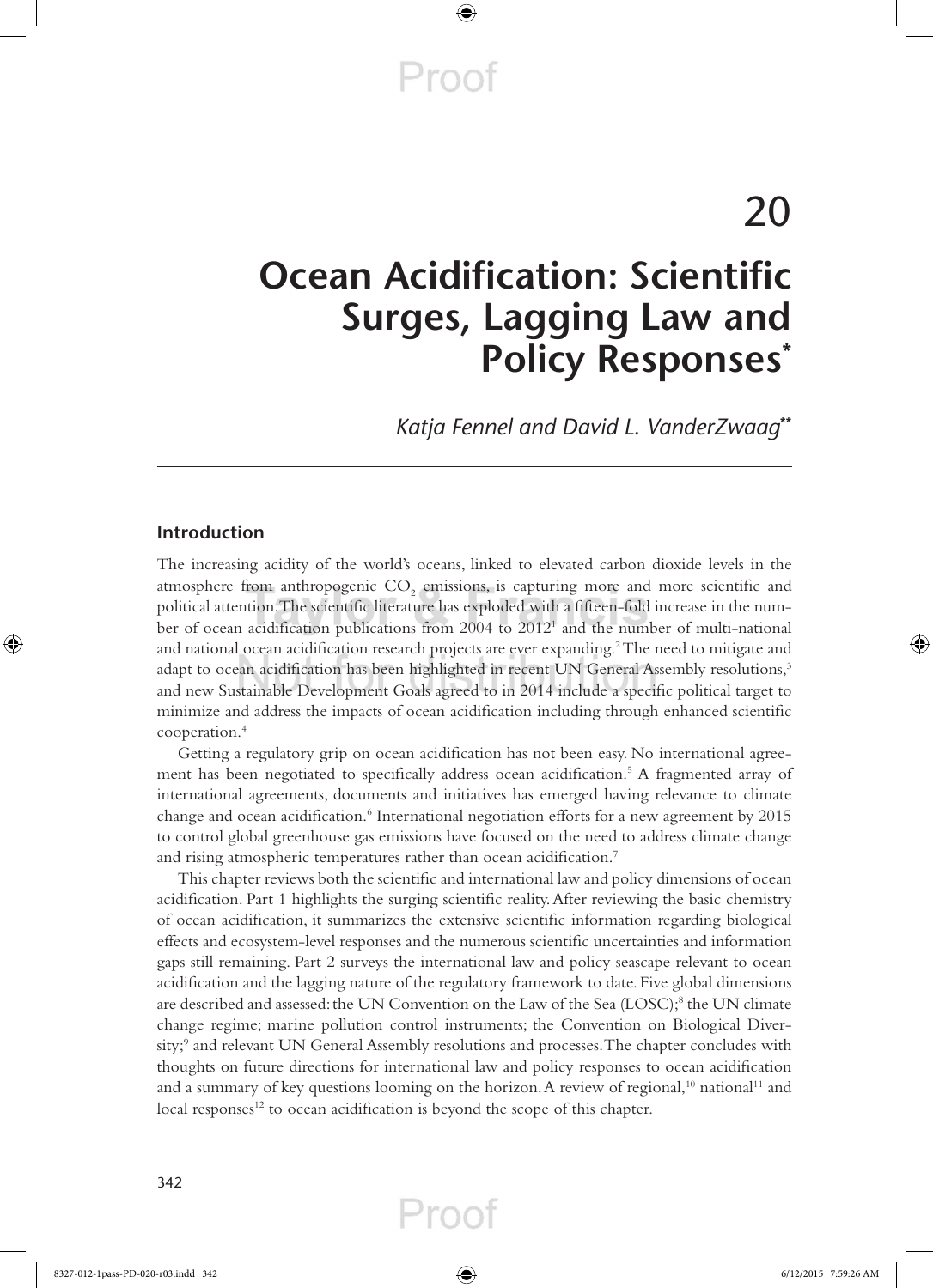#### **Surging ocean acidification science**

#### *Ocean chemistry and "man's greatest geophysical experiment"*

Ocean acidification most commonly refers to the long-term increase in ocean acidity caused by the ocean's uptake of anthropogenic carbon dioxide  $(CO_2)$  from the atmosphere, although the ocean's acidity can increase due to other processes as well, e.g. acid rain and decomposition of organic material. Since the industrial revolution human activities have led to the emission of roughly 590 Gt of carbon, primarily due to fossil fuel combustion and land use changes.<sup>13</sup> As a result atmospheric  $\mathrm{CO}_2$  has increased dramatically from a pre-industrial value of 280 parts per million by volume (ppmv) to 400 ppmv in 2014 with an accelerating rate.14 By the year 2100 atmospheric CO<sub>2</sub> may reach levels 900 ppmv unless  $\mathrm{CO}_2$  emissions are reduced dramatically.<sup>15</sup>

 $\bigoplus$ 

Proof

The ocean is taking up about 2 Gt of anthropogenic carbon per year.<sup>16</sup> Cumulatively the ocean has taken up a quarter to a third of anthropogenic  $\mathrm{CO}_2^{\text{ 17}}$  and is thus mitigating human-induced global warming; however, this massive uptake of  $\mathrm{CO}_2$  affects the ocean's chemistry. When  $\mathrm{CO}_2$  is taken up by the ocean it does not merely dissolve in seawater; instead most of the dissolving CO<sub>2</sub> reacts with water to form carbonic acid  $(\mathrm{H_{2}CO}_{3})$  which then dissociates to form bicarbonate ions (HCO<sub>3</sub><sup>-</sup>), carbonate ions (CO<sub>3</sub><sup>2</sup>) and hydrogen ions (H<sup>+</sup>).<sup>18</sup> The fraction of inorganic carbon that remains in the form of  $\mathrm{CO}_2$  molecules is referred to as aqueous  $\mathrm{CO}_2$ . The combination of all inorganic carbon forms, i.e. aqueous CO<sub>2</sub>, carbonic acid, carbonate ions and bicarbonate ions, is referred to as Dissolved Inorganic Carbon (DIC). Only the small fraction of aqueous  $\mathrm{CO}_2$  can be used directly by photosynthetic organisms.<sup>19</sup> The addition of anthropogenic  $\mathrm{CO}_2$ to the ocean shifts the equilibrium between aqueous  $\mathrm{CO}_2$ , carbonate and bicarbonate such that the concentrations of CO<sub>2</sub>, hydrogen and bicarbonate ions increase compared to preindustrial concentrations (the increase in hydrogen ions is synonymous with increasing acidity) while the concentration of carbonate ions decreases. These chemical reactions are well understood and quantified.

It is important to note that the uptake of anthropogenic  $\mathrm{CO}_2$  by the ocean (i.e. a net flux into the ocean) is the relatively small residual of much larger, spatially and temporally varying  $CO$ , fluxes into and out of the ocean (IPCC 2001 estimated that roughly 90 Gt C/yr are exchanged between ocean and atmosphere).<sup>20</sup> Some ocean regions are continuous sources of  $\mathrm{CO}_2$  to the atmosphere, e.g., the upwelling region in the eastern tropical Pacific Ocean where a combination of wind patterns and the Coriolis force exerted by earth's rotation lead to perpetual upwelling of deep ocean water that is supersaturated in DIC. Other regions are continuous sinks of atmospheric  $\mathrm{CO}_2$  or switch seasonally between acting as a sink and source. Switches between uptake and outgassing of  $\mathrm{CO}_2$  can be driven by local processes such as surface water cooling and warming (since the solubility of  $CO_2$  is temperature-dependent) and photosynthetic production and respiration of organic matter (since  $\mathrm{CO}_2$  is consumed and produced by these processes, respectively) and by remotely driven changes in surface ocean  $\tt pCO_2$  such as variations in the horizontal import of high or low DIC waters by ocean currents. Ocean DIC concentrations increase in the vertical direction with increasing water depth, primarily because a portion of the organic matter that is produced by photosynthesis in the surface ocean sinks and is respired at depth by microbes that consume oxygen and produce  $\mathrm{CO}_2$ . This process, referred to as the biological pump, contributes to the storage of inorganic carbon in the deep ocean.

The acidity of seawater refers to its concentration of hydrogen ions and is expressed in pH, defined as the negative logarithm of hydrogen ion concentration. Because of this convention a decrease in pH refers to an increase in acidity, and a change by one pH unit corresponds to a

Proof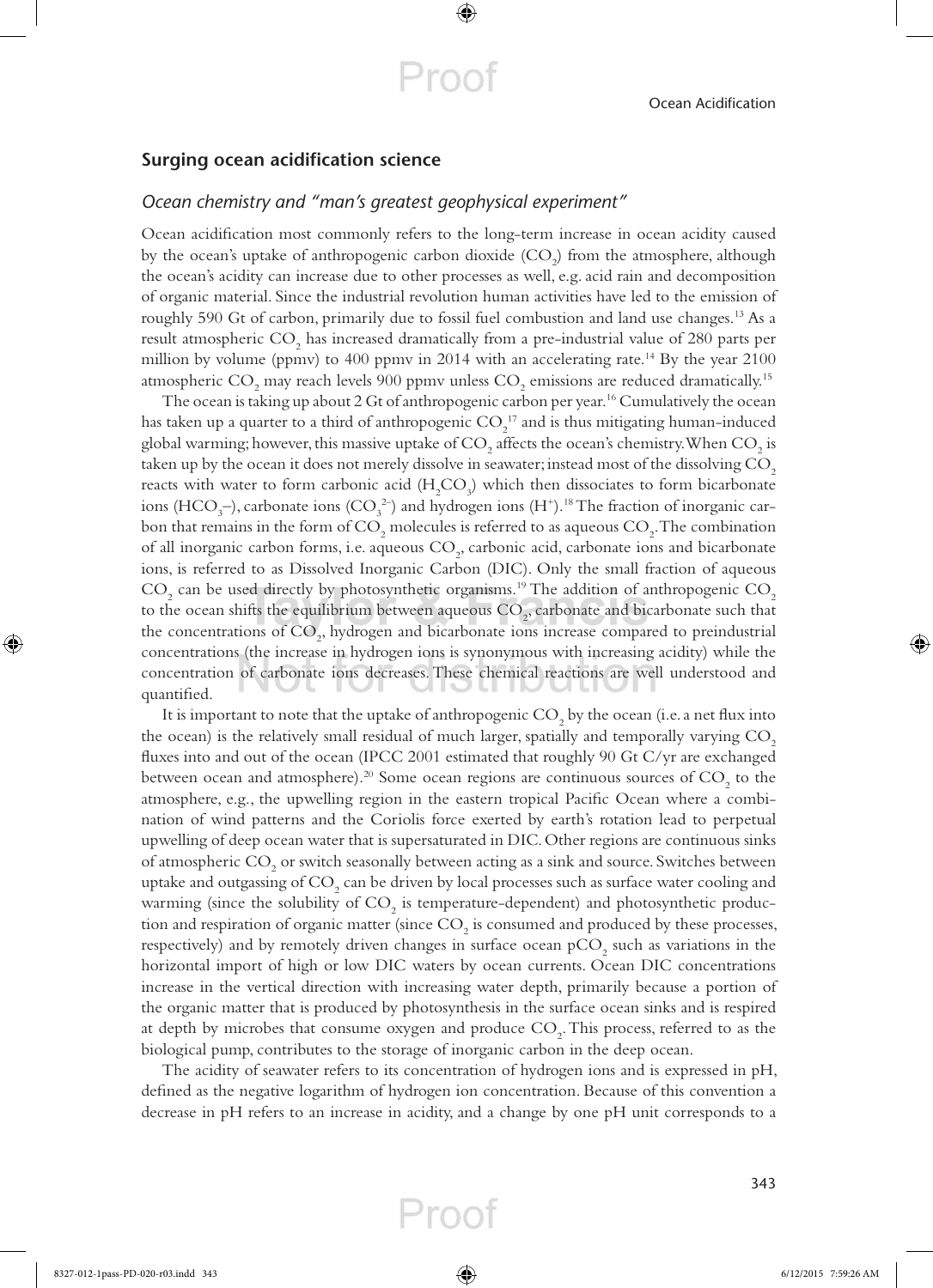change in hydrogen ion concentration by a factor of 10. Solutions with pH values less than 7.0 are said to be acidic; solutions with pH values larger than 7.0 are alkaline. Surface ocean water is weakly alkaline with an average pre-industrial pH of 8.2. Surface water pH has already fallen to 8.121 which corresponds to an increase in surface ocean acidity by 26 per cent. By the year 2100, pH values are projected to drop to 7.8 or 7.9,<sup>22</sup> which would represent a doubling in acidity. While most of the surface ocean is still far from becoming truly acidic ( $pH < 7.0$ ), the term acidification refers to the ongoing shift toward acidic conditions.

⊕

As mentioned above, an increase in acidity coincides with a decrease in carbonate ion concentration. Lowering of the carbonate ion concentration makes seawater more corrosive to calcium carbonate minerals, which are major building blocks of the shells and skeletons of many marine organisms. From the pre-industrial time to 2007 the solubility of calcium carbonate has increased by about 20 per cent and is projected to increase by another 40 per cent by the year 2100.23

The chemistry of ocean acidification as outlined above is well understood. Already more than 50 years ago the chemist Roger Revelle referred to the accelerating human  $\mathrm{CO}_2$  emissions as an unprecedented "large scale geophysical experiment" anticipating its fundamental effects on ocean chemistry.24 There is observational evidence documenting ongoing trends in acidification from time-series stations in the open ocean.<sup>25</sup> These trends are consistent with the rate of increase in atmospheric CO<sub>2</sub>. Hydrographic and biogeochemical properties have been measured at the Bermuda Atlantic Time-series Study (BATS) station, a site in the subtropical North Atlantic Ocean near Bermuda, since 1983 with more regular, monthly measurements beginning in 1988<sup>26</sup> and at the Hawaii Ocean Time-series (HOT) station in the subtropical Pacific Ocean near Hawaii since October 1988.<sup>27</sup> Surface ocean  $pCO_2$  at these two stations is shown in comparison with atmospheric  $\mathrm{CO}_2$  in Figure 20.1. Acidity derived from these measurements is shown in Figure 20.2.

The time-series show recurring seasonal variations in atmospheric  $\mathrm{CO}_\mathrm{2}$  (due to the seasonal greening of forests in the northern hemisphere) and in surface ocean pH and  $\tt pCO_2$  superimposed on a clear long-term trend.<sup>28</sup> The seasonal cycle in seawater  $\tt pCO_2$  and  $\tt pH$  is largely driven by seasonal warming (cooling) of seawater, which decreases (increases) the solubility of  $\mathrm{CO}_2$  leading to outgassing (uptake) of  $\mathrm{CO}_2$  to (from) the atmosphere. The recurring seasonal pattern of planktonic photosynthesis and respiration of organic matter contributes also to the seasonal cycle in pH and  $\tt pCO_2$ . Inter-annual differences occur at both the Hawaii and the Bermuda station due to various episodic events.<sup>29</sup> However, the trends of pCO<sub>2</sub> increase (1.91 and 1.89 ppm/yr at HOT and BATS, respectively) are consistent with the trend in atmospheric  $pCO<sub>2</sub>$  (1.87 ppm/yr after 1990).

The seasonal fluctuations and long-term trends in pH that are observed in open ocean waters are much smaller than those in coastal waters. For example, an 11-year record of high-resolution pH measurements obtained annually from late spring or early summer to late summer is available from Tatoosh Island at the coast of Washington State (USA) in the northeast Pacific Ocean.30 At Tatoosh Island, pH exhibits a pronounced daily oscillation, substantial fluctuations over a range of longer timescales (days to seasons) and a clear long-term trend.31 The daily cycle has a typical amplitude of 0.24 pH units; in other words, pH changes within 24 hours by more than twice the change that has occurred from preindustrial times to the present in the surface open ocean. The daily oscillation is due to the day-night cycle of photosynthesis (which consumes  $\mathrm{CO}_2$  thus increasing pH) in combination with continuous respiration (which produces  $\mathrm{CO}_2$  thus lowering pH). The seasonal pH fluctuations are more extreme, for example, in 2007 pH changed by more

Proot

↔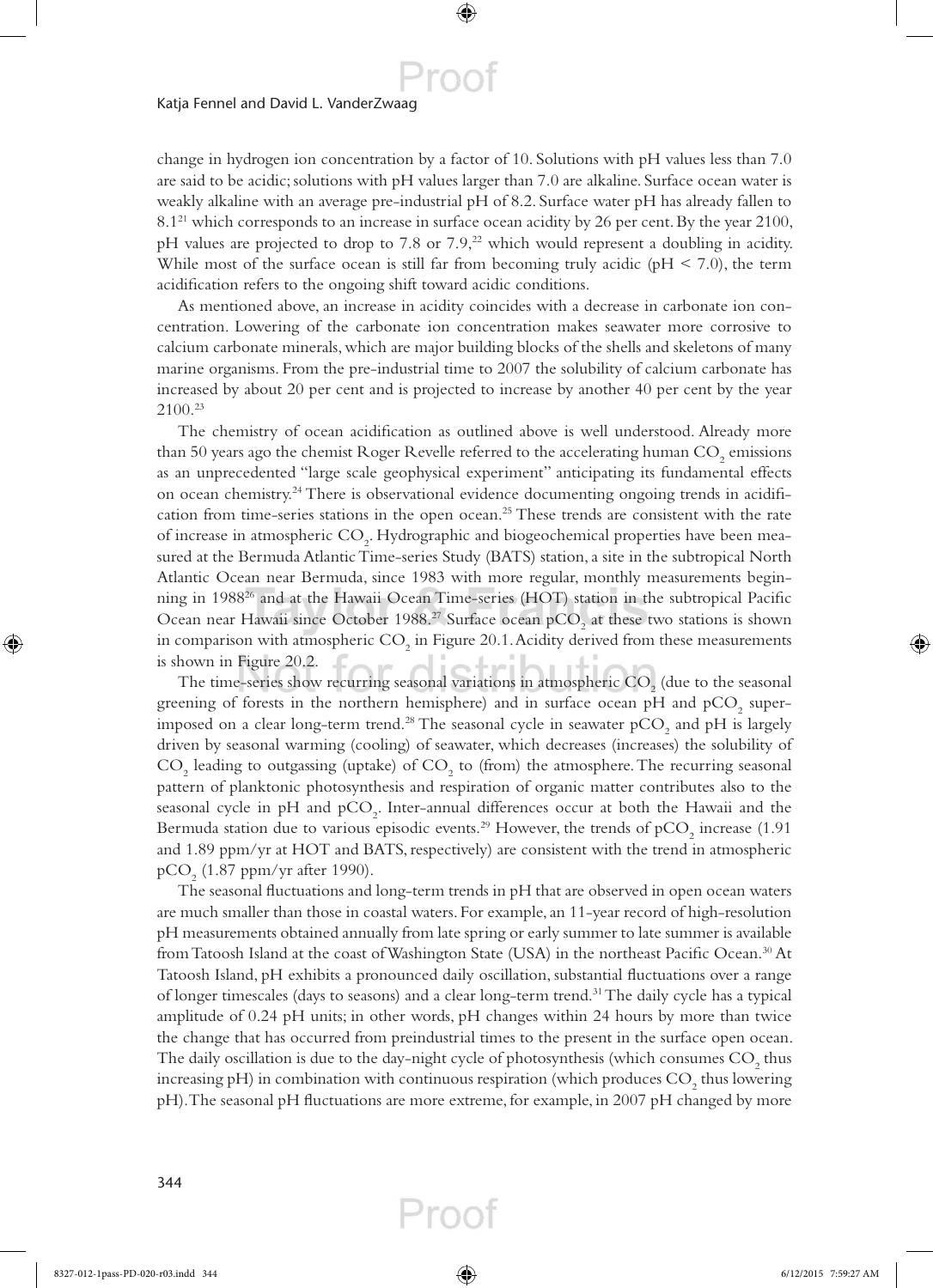



 $\bigoplus$ 

1955 1960 1965 1970 1975 1980 1985 1990 1995 2000 2005 2010 2015

*Figure* 20.1 Atmospheric CO<sub>2</sub> concentrations measured at the Mauna Loa observatory in Hawaii from 1958 onward, and surface ocean concentrations of dissolved CO<sub>2</sub> (gas phase only in partial pressure) from the HOT station near Hawaii and the BATS station near Bermuda. Observations are shown as black dots; black lines indicate linear trends after 1990. Atmospheric pCO<sub>2</sub> increased by 1.87 ppm per year; surface ocean pCO<sub>2</sub> increased by 1.91 and 1.89 ppm per year at the HOT and BATS stations, respectively.

than 1 pH unit; this is more than twice the estimated pH change between preindustrial and year 2100 conditions in the surface open ocean. Superimposed on these signals is a long-term decline of  $0.065$  pH units per year<sup>32</sup>.

The likely reason for the faster rate of acidification observed at the coast of Washington State is that it is an upwelling region where prevalent wind patterns lead to transport of carbon-rich, low-pH water from the deep ocean to the surface. The upwelling phenomenon combined with

Proot

⊕

⊕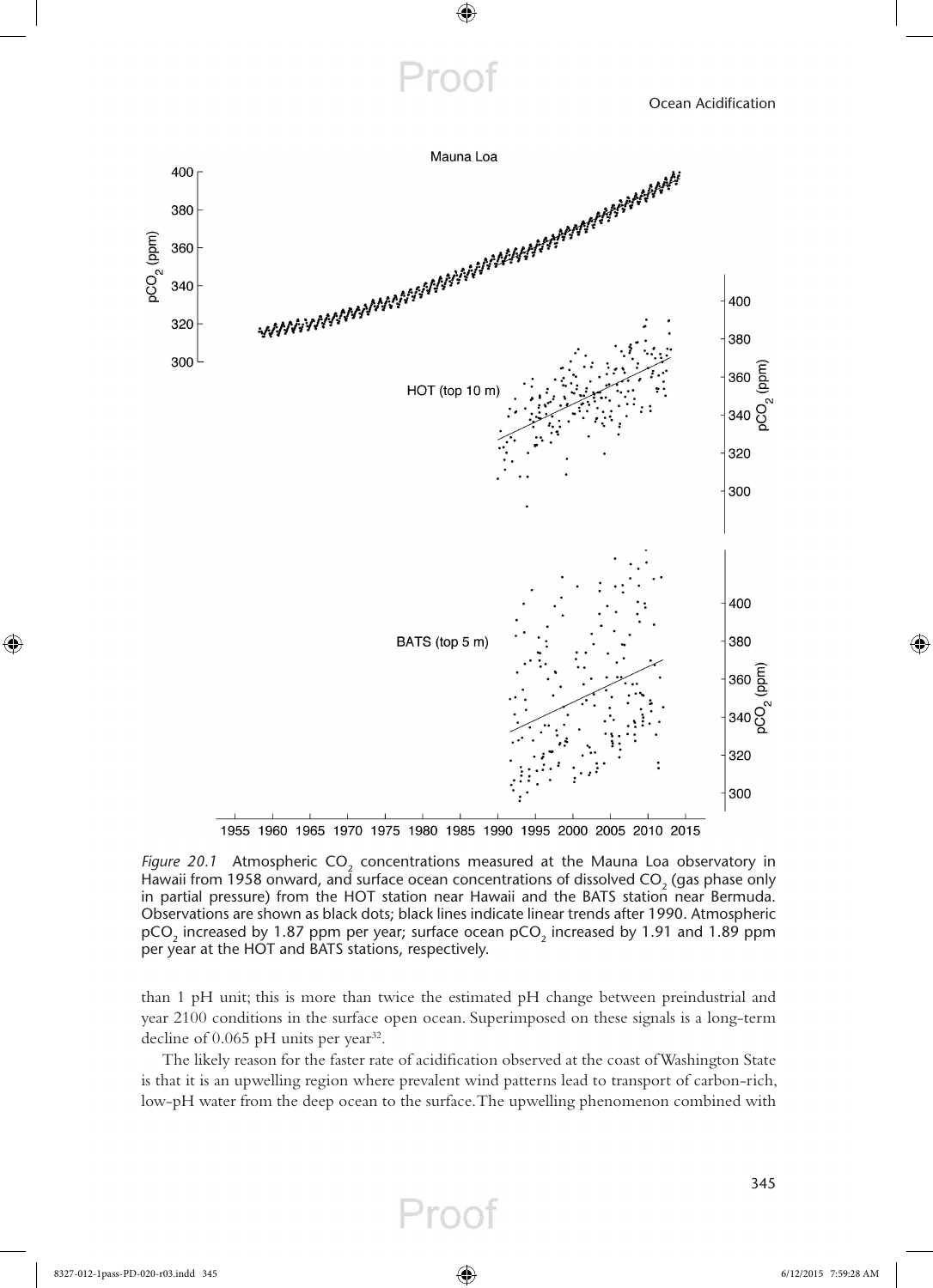

⊕

Katja Fennel and David L. VanderZwaag



*Figure 20.2* Ocean pH in surface waters at Tatoosh Island (left), at the HOT station near Hawaii (middle), and at the BATS station near Bermuda (right). pH measurements are shown as black dots; solid white and black lines indicate linear trends. At the two open ocean sites (HOT and BATS) pH is declining at a rate of 0.002 pH units per year. At Tatoosh Island (Washington State) pH is declining at a much faster rate of 0.065 pH units per year, and pH is exhibiting extreme fluctuations.[l2]

the anthropogenic carbon addition to the ocean is making the coasts Washington State, Oregon (USA) and British Columbia (Canada) more susceptible to acidification than subtropical and temperate open ocean regions. Other susceptible regions include coastal waters that are impacted by heavy nutrient loads from land (for example, the coastal northern Gulf of Mexico, which receives massive nutrient inputs from the Mississippi River $33$ , subsurface oxygen minimum zones in the open ocean and the polar oceans. $34$  Oxygen minimum zones and polar oceans have naturally elevated DIC and low pH because of accumulation of microbially respired carbon in the former and because cold water holds more  $\mathrm{CO}_2^{}$  in the latter.

## **Biological effects of ocean acidification**

Ocean acidification will affect marine organisms in a number of ways. Direct effects include changes in solubility of calcium carbonate (the material of shells and hard skeletons in many marine organisms), stimulation of photosynthesis due to increases in the concentration of aqueous  $\mathrm{CO}_2$  and bicarbonate ions, and disturbance of the acid-base balance of animals because many physiological processes require the pH in body fluids and within cells to be regulated within narrow limits. The direct effects may have repercussions far beyond changes in abundance of individual species potentially leading to reorganizations of whole ecosystems and affecting the ocean's ability to export carbon through biological mechanisms.

## **Direct effects**

Ocean acidification is expected to directly affect the process of calcification (the biologically mediated precipitation of calcium carbonate); hence, early studies have primarily focused on the responses of calcifying phytoplankton and invertebrate species (calcifying or calcareous organisms are those with calcium carbonate shells or skeletons). Examples include benthic





↔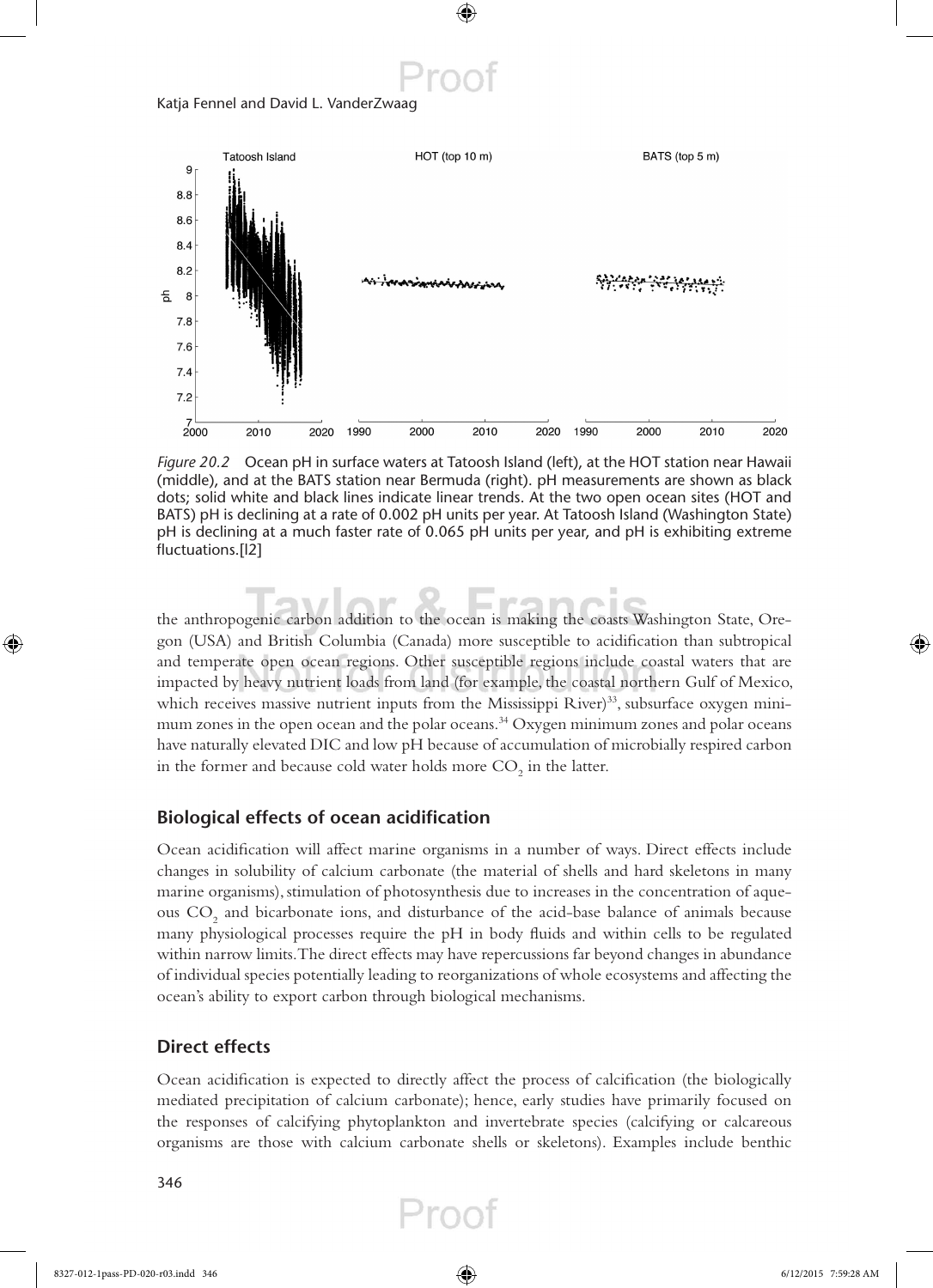#### Ocean Acidification

invertebrates such as corals, clams, mussels, oysters, crabs, lobsters and sea urchins, and planktonic organisms such as coccolithophores and foraminifera. There are two common forms of calcium carbonate: aragonite, which is built by corals and many molluscs and is relatively soluble, and calcite, which is less soluble and built by coccolithophores, foraminifera and some molluscs. Acidification increases the solubility of these bio-minerals because fewer carbonate ions are available in solution.

 $\bigoplus$ 

Proof

Studies on corals have consistently shown decreasing rates of calcification when aragonite solubility increases following acidification.<sup>35</sup> In a study on two coral species Fine and Tchernov<sup>36</sup> have shown that corals can lose their skeletons completely in highly acidified water, but that the coral polyps remain healthy in a controlled environment and able to regrow their skeletons when exposed again to normal pH conditions. In natural coral reefs the naked polyps would be subject to predation and likely not viable for long. There are many other benthic invertebrates with calcareous parts, but responses to acidification have been studied only in a few. Examples include the study by Gazeau et al., $37$  which showed decreasing calcification rates in a mussel and an oyster species, and by Shirayama and Thornton,<sup>38</sup> which documented reduced shell growth in a gastropod and two sea urchin species following acidification. In addition to decreasing calcification rates, the early development of benthic invertebrates can be affected by acidification with reduced rates of fertilization success and development, and smaller larval sizes.<sup>39</sup> Although few calcareous organisms can tolerate pH that is significantly below present levels, there are exceptions. Tunnicliffe et al.<sup>40</sup> observed dense clusters of mussels near a deep ocean hydrothermal vent in the Mariana arc (western equatorial Pacific) where liquid  $\mathrm{CO}_2$  and hydrogen sulphide emerge from the vent. The vent fluids reduce pH in surrounding waters to between 5.4 and 7.3. Despite these acidic conditions the vent mussels are able to precipitate shells, albeit at reduced rates and with thinner shell walls indicating that calcification under these low pH conditions comes at a metabolic cost. Many studies have also found decreased calcification rates and thinner shells in the major calcareous plankton groups coccolithophores and foraminifera,<sup>41</sup> although there are exceptions as well. For example, Iglesias-Rodriguez et al.<sup>42</sup> found a significant increase in shell thickness of a coccolithophore under high  $\mathrm{CO}_2^{}$ , while its growth rate decreased.

The above examples illustrate that, for a variety of calcareous organisms, calcification rates are reduced following acidification, but the sensitivity to decreasing pH varies among species and some show the counterintuitive response of increased calcification. These complications arise because calcification is a biologically mediated process regulated by the organism to varying degrees. Organismal compensation and acclimation mechanisms affecting the calcification process are not sufficiently understood as of yet to explain the observed species-to-species differences.

Acidification is expected to increase rates of photosynthesis because the process uses aqueous  $\mathrm{CO}_2$  rather than the more abundant bicarbonate ions.<sup>43</sup> Aqueous  $\mathrm{CO}_2$  makes up only a small fraction of DIC, but this fraction increases with falling pH. Marine photosynthetic organisms (the most important of which are phytoplankton) have to expend energy on internally concentrating  $\mathrm{CO}_2$  at their sites of photosynthesis. With falling pH, photosynthesizers will have to spend less energy on concentrating  $\mathrm{CO}_2$  and photosynthetic rates should increase. Indeed this stimulating effect on photosynthesis has been shown to occur in a variety of phytoplankton species, but not all, and for natural plankton assemblages, although the effect is relatively small.<sup>44</sup> The stimulation of photosynthesis does not necessarily lead to increased rates of cell division; instead it appears to be limited to producing larger cells with relatively more intracellular carbon relative to other elements.<sup>45</sup> In contrast to planktonic photosynthesizers, seagrasses consistently show dramatic increases in their photosynthetic rate when the concentration of aqueous  $CO$ , increases.46



↔

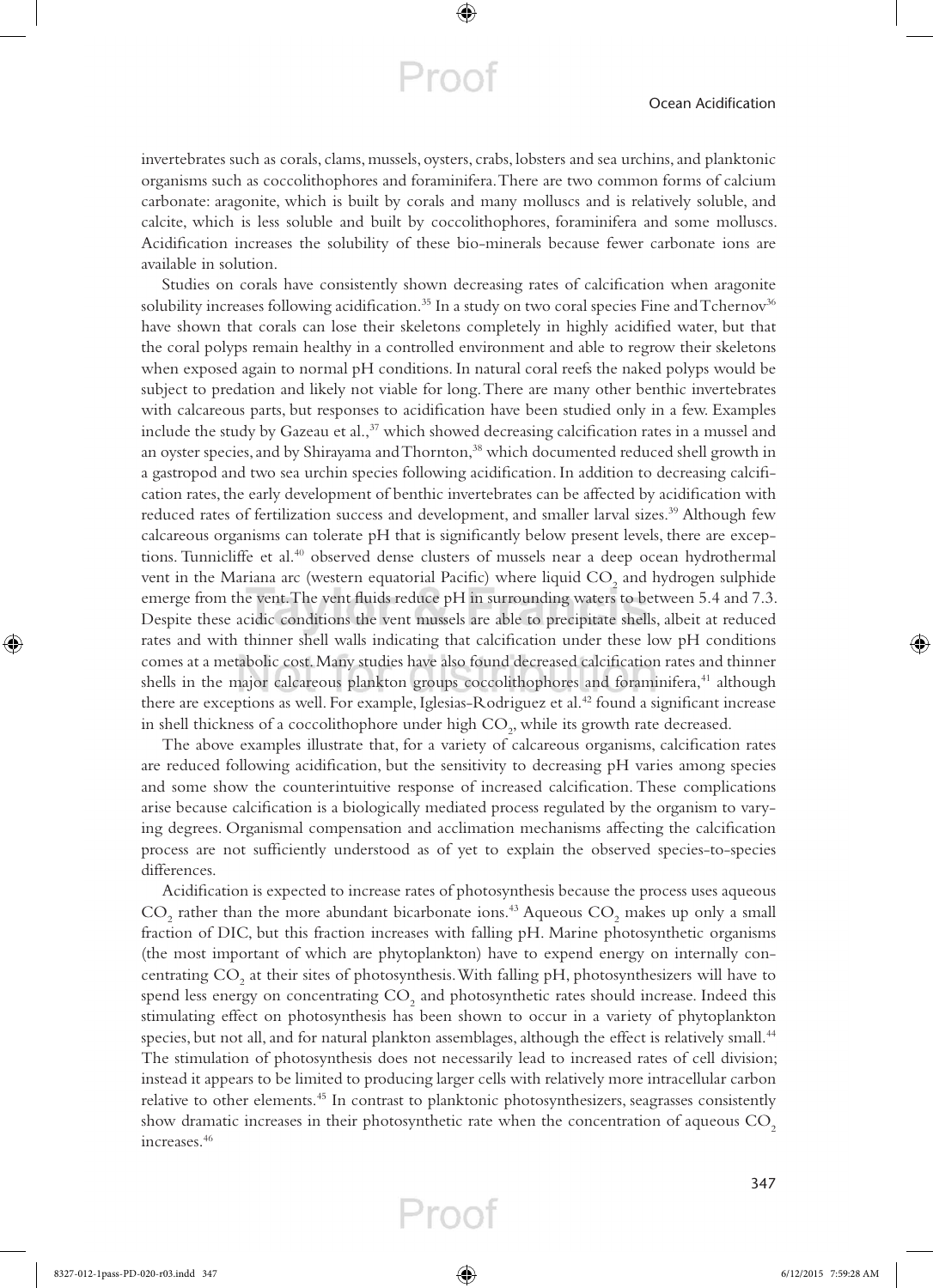$\bigoplus$ 

Decreasing ocean pH may not only affect calcifying organisms but may also have detrimental effects on the survival, growth and reproduction of marine animals in general. For example, fishes require their blood pH to remain within tight limits. Disturbances of blood pH are known to impair oxygen transport by the circulatory system and thus overall fitness of the animal. Information to date suggests that most marine fishes can effectively maintain their blood pH even at extreme ambient pH levels (regulation involves the excretion of acid primarily through gills but also kidneys and gut as compensatory mechanism)<sup>47</sup>. However, the energetic costs associated with pH regulation may impair other energy-demanding bodily functions such as swimming, immune defense, digestion, reproduction and growth, and thus overall fitness.<sup>48</sup> Responses of fishes to acidification will be species-specific. Most temperate fish species, including Atlantic cod,<sup>49</sup> appear to be well adapted to handle pH variations in ambient water.<sup>50</sup> A notable exception are two species of cardinal fish from a tropical coral reef which suffered a significant decrease in their capacity to swim and carry out other vital functions in response to decreasing pH levels.51 Only few species have been studied systematically in terms of their response to decreasing pH and detailed understanding of physiological compensation mechanisms is too limited at present to explain species-to-species differences and make projections about how fish will respond to acidification.

#### **Ecosystem-level responses**

As discussed above, ocean acidification will directly affect the physiology and growth of marine organisms in various ways. Acidification is also likely to alter biogeochemical processes with potential feedbacks on climate. The direct organismal responses to acidification will likely alter ecological relationships and trophic dynamics, which determine the flow of energy and nutrients through the marine food web. Changes in acidity affect different species differently, which will result in perturbations of individual ecosystem components that can have cascading effects across the food web. Major reorganizations of pelagic and benthic ecosystems may lie ahead, but projecting such ecosystem-level responses is extremely difficult because single-species laboratory experiments and multi-species mesocosm manipulations are not easily extrapolated to natural systems or the whole ecosystem, and because cascading effects are notoriously difficult to predict.

A slowdown of calcification may reduce the ability of calcifying organisms to compete with those that do not. Reductions in the abundance of those calcifying organisms that act as important trophic links (e.g. pteropods can be an important food source for Pacific salmon) $52$  may interrupt feeding relationships and result in broad ecosystem responses. Loss of calcium carbonate structures in coral reefs, although not immediately fatal to corals in controlled environments, would remove their protective structures making them susceptible to predation, and would remove the habitat of the whole, diverse reef community. Increased dissolution of calcium carbonate in the water column of the open ocean may decrease the ballasting of sinking organic matter, resulting in shallower re-mineralization and less efficient biological carbon export with potential feedbacks on climate.

Photosynthesis in planktonic ecosystems will likely be stimulated, but responses will almost certainly be species-specific with organisms thereby altering competitive relationships.53 The elemental composition of photosynthetically produced organic matter will likely shift toward more carbon per atom of nitrogen, potentially lowering the food quality for consumers but possibly increasing the efficiency of biological carbon export. To date there is no solid observational

⊕

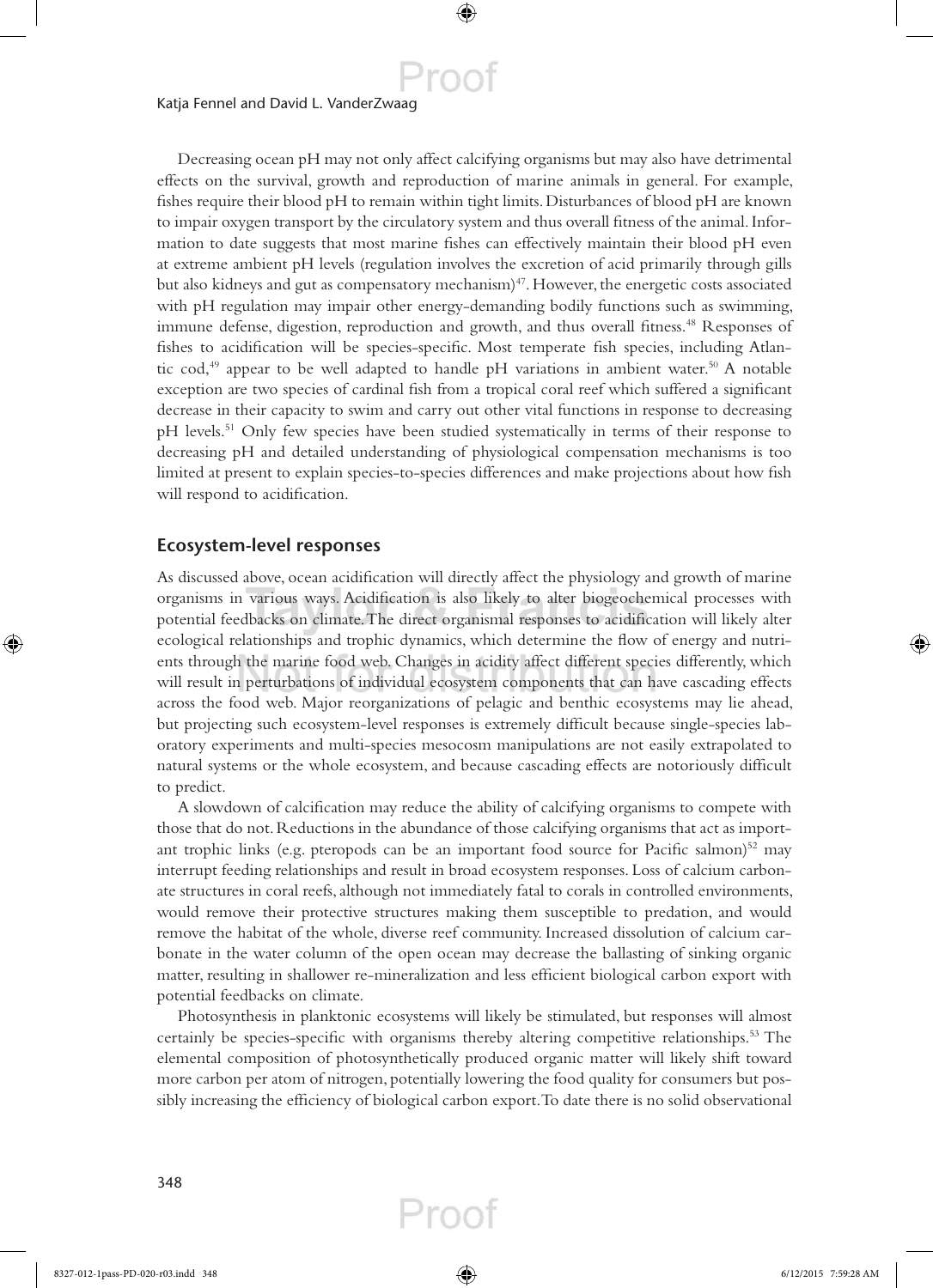evidence for acidification-induced species shifts in planktonic open-ocean ecosystems, which may in part be due to the fact that these systems are chronically under-sampled and, in part, because the changes may be subtle and hard to detect. Tatoosh Island is a rare example where community level shifts have been observed in an intertidal community and attributed to pH changes. More specifically, Wootton et al.<sup>54</sup>have shown that calcareous species performed poorly compared to non-calcareous species when pH was low.

⊕

Proof

The difficulty in projecting how ecosystems may reorganize is further complicated by the fact that marine species will adapt to changing environments to some degree. Ocean pH has varied over various timescales in the geological past, the massive carbon release during the Paleocene-Eocene Thermal Maximum (PETM) about 55 million years ago probably being the closest known analog to the present anthropogenic acidification.55 Despite many similarities between the anthropogenic carbon release and the PETM, the latter is an imperfect analog to current changes because climatic and carbon cycle background conditions were different then (for example, the continental plate configuration was different and ice sheets in land were absent) and because carbon release was slower than the rate of the present anthropogenic release.<sup>56</sup> While the PETM can provide valuable information about the response of ocean carbon chemistry to a massive and sudden input of carbon, $57$  responses of marine species and ecosystems are again difficult to infer given the limits of paleontological records. The potential for marine organisms to adapt to higher levels of  $\mathrm{CO}_2$  is presently not known.

In summary, the details and significance of ecosystem-level effects remain largely speculative. It is also important to note that ocean acidification is not the only stressor affecting marine ecosystems. Ocean warming and de-oxygenation will act synergistically with acidification.

٠

I GITUR

## **Lagging law and policy responses**

## *UN Convention on the Law of the Sea*

Although LOSC was concluded in 1982 and thus predates global concerns over climate change and ocean acidification, the Convention contains general provisions that may be applicable to the threats of ocean acidification.58 Pursuant to Article 192, States have the general obligation to protect and preserve the marine environment. States must also take all measures necessary to ensure that activities under their jurisdiction or control do not cause damage by pollution to other States and their environment (Art. 194(2)). States must further take necessary measures to protect and preserve rare or fragile ecosystems as well as the habitat of depleted, threatened or endangered species and other forms of marine life (Art. 194(5)). States must also adopt laws and regulations to prevent, reduce and control pollution from or through the atmosphere (Art.  $212(1)$ ).

The Convention's definition of pollution found in Article 1(4) appears broad enough to cover  $\mathrm{CO}_2$  emissions that are eventually absorbed into the oceans contributing to acidification.<sup>59</sup> Pollution is defined as the introduction by man, directly or indirectly of substances or energy into the marine environment which results in or is likely to result in deleterious effects, such as harm to living resources and hindrances to fishing and other legitimate uses of the sea.

The Convention also imposes a general environmental impact assessment responsibility that may be interpreted to cover proposed projects and activities at the national level that may contribute substantial  $\mathrm{CO}_2$  emissions and thus lead indirectly to ocean acidification. Article 206 requires States to undertake environmental impact assessments for planned activities under their

Proot

⊕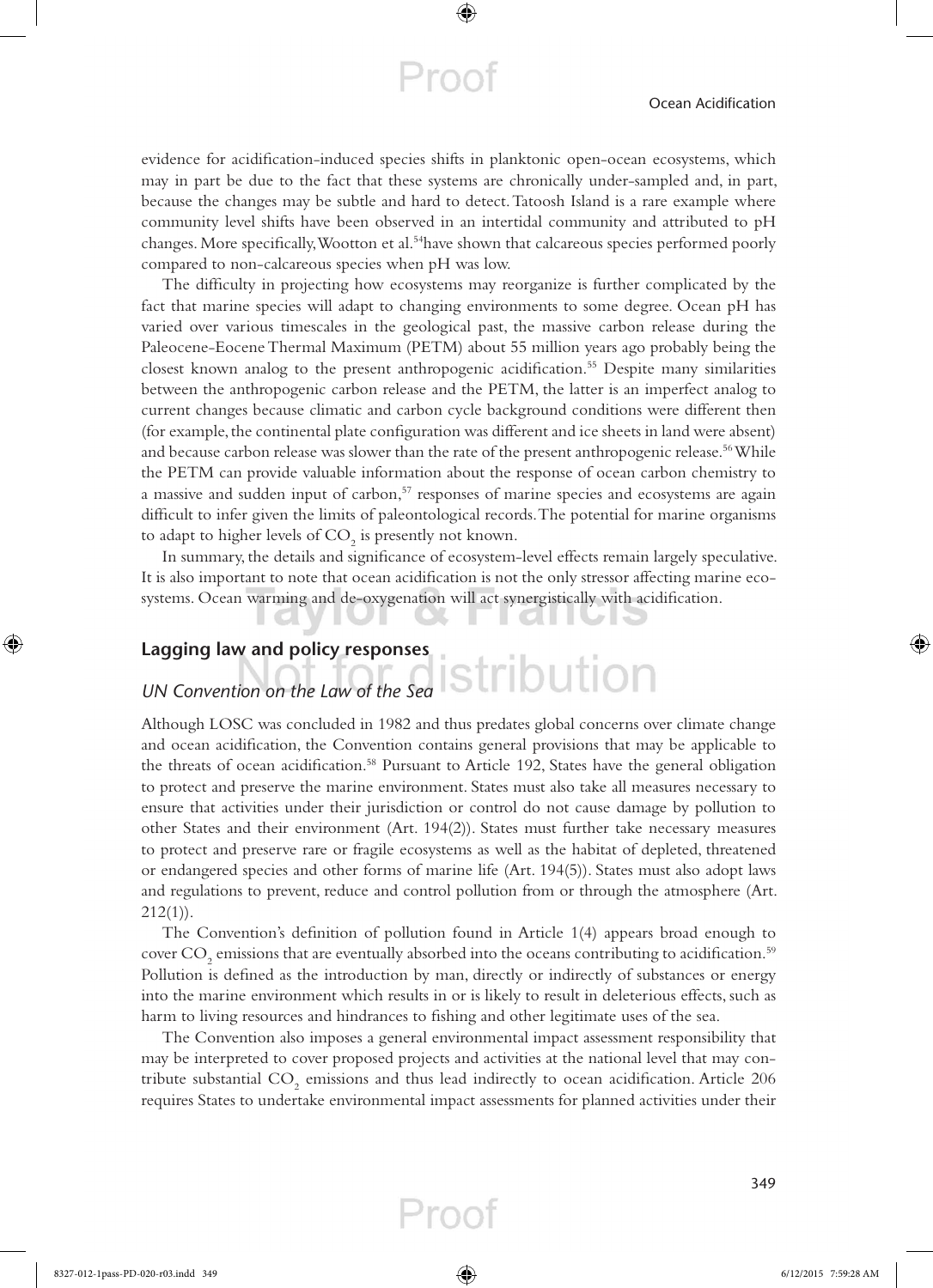jurisdiction or control that may cause substantial pollution or significant and harmful changes to the marine environment.

⊕

LOSC also contains aspirational provisions encouraging States to further develop global and regional standards to control pollution of the marine environment from various sources. Such standards are urged for land-based pollution (Art. 207), seabed activities (Art. 208) and atmospheric pollution (Art. 212). Article 211 requires the further development of international rules and standards to prevent and control vessel-source pollution. While the aspirational provisions do not specifically mention the control of pollutants contributing to ocean acidification, they offer a reminder of the need to address the multiple sources of marine pollution, for example, not just  $\mathrm{CO}_2$  emissions from ships but also from offshore petroleum operations and land-based burning of fossil fuels.

LOSC also contains dispute resolution procedures that might be used to place the legal spotlight on the failure of States to adequately address climate change and ocean acidification threats to the oceans.<sup>60</sup> Part XV of LOSC, establishing a rather complicated set of dispute settlement rules,<sup>61</sup> includes Article 297 which allows a case to be brought against a coastal State for contravening international rules and standards for the protection and preservation of the marine environment. The Convention also established the International Tribunal for the Law of the Sea (ITLOS) and ITLOS through its Rules of Procedure has opened the door for advisory opinions to be sought.<sup>62</sup> An advisory opinion has already been given on state responsibilities relating to deep-seabed mineral activities<sup>63</sup> and one could foresee a similar type of case being brought to seek advice as to state responsibilities to protect the marine environment from ocean acidification.

Whether future cases will be brought relating to climate change or ocean acidification remains highly doubtful. Adversarial litigation would depend on finding a plaintiff State willing to devote the time and money to contest the excessive  $\mathrm{CO}_2$  emissions of another State and major doctrinal hurdles would be faced including the need to establish a breach of an international legal obligation and to prove causation.64 The breadth of ITLOS advisory opinion jurisdiction remains in question and the LOSC itself only explicitly bestowed a limited advisory role for ITLOS to address legal questions surrounding deep seabed activities (Art. 191).<sup>65</sup>

#### **Climate change regime**

The two global climate change agreements, the UN Framework Convention on Climate Change and the Kyoto Protocol, are obviously relevant to ocean acidification but in limited ways. Neither agreement mentions ocean acidification and their overall focus is on addressing the atmospheric aspects of climate change.<sup>66</sup>

The UNFCCC calls for the stabilization of greenhouse gas concentrations in the atmosphere at a level that would prevent dangerous anthropogenic interference with the climate system. Since climate system is defined broadly to cover "the totality of the atmosphere, hydrosphere, biosphere and geosphere and their interactions",<sup>67</sup> the need to consider ocean impacts of greenhouse gas emissions seems called for.<sup>68</sup> What constitutes dangerous interference is left open to interpretation.<sup>69</sup> The stabilization level for concentrations should allow ecosystems to adapt naturally, ensure food production is not threatened and allow economic development to proceed in a sustainable manner.<sup>70</sup>

The UNFCCC actually promotes the idea of enhancing the use of the oceans as sinks and reservoirs of greenhouse gases, including  $\mathrm{CO}_2$ , which is the main contributor to ocean acidification.<sup>71</sup> Article  $4(1)(d)$  requires Parties to promote and cooperate in the conservation and

Proot

↔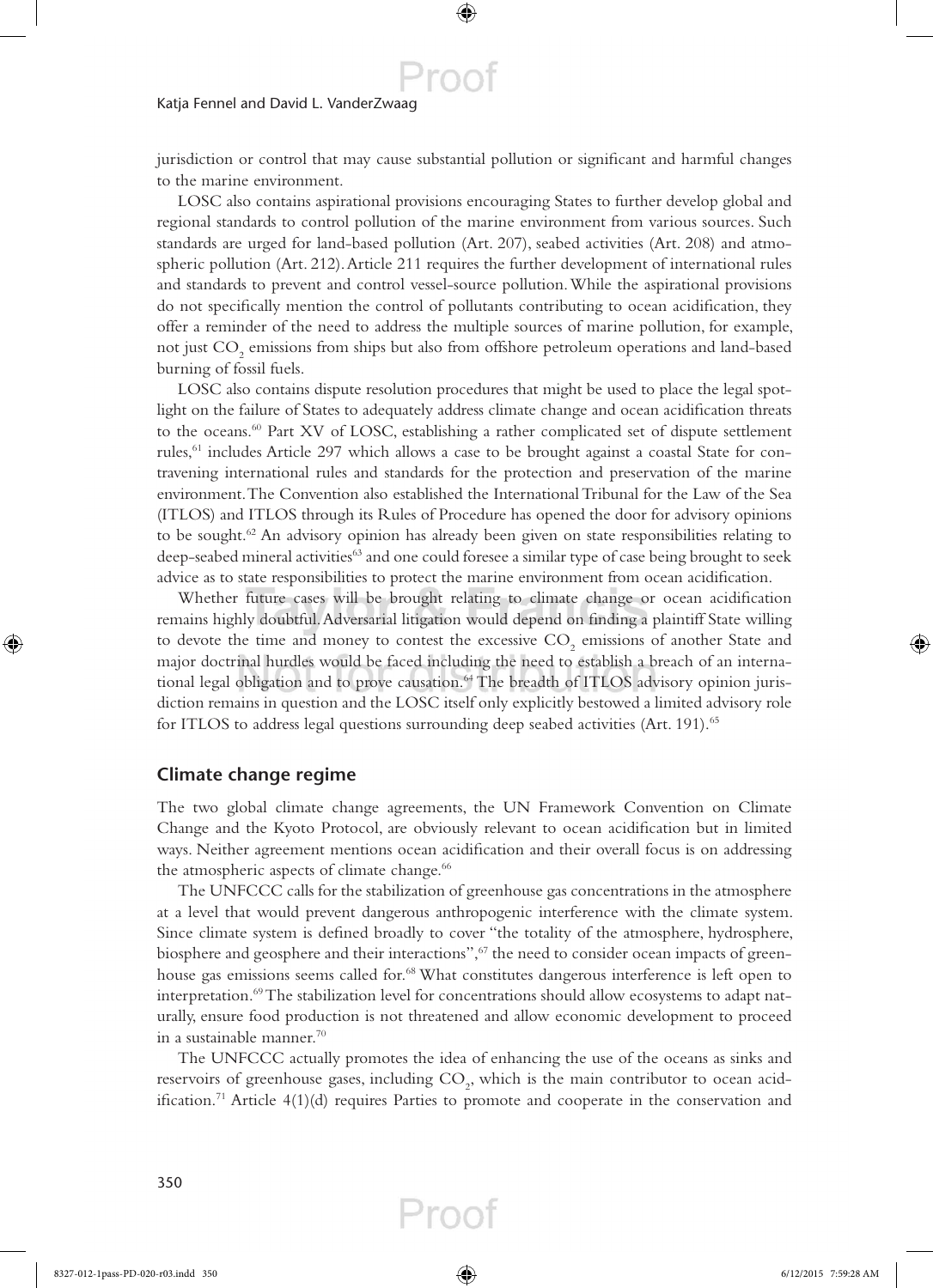enhancement of sinks and reservoirs of all greenhouse gases not controlled by the Montreal Protocol including forests, oceans and other coastal and marine ecosystems.

Proof

⊕

The Kyoto Protocol also displays substantial limitations as an avenue to address ocean acidification. The Protocol does not actually require reduction of  $\mathrm{CO}_2$  emissions. Industrialized countries listed in Annex I do have overall reduction targets for greenhouse emissions based on  $\rm CO_2$  equivalence,<sup>72</sup> but countries may choose not to give priority to reducing  $\rm CO_2$  emissions in favour of reducing emissions of one or more of the other five listed greenhouse gases: methane, nitrous oxide, hydrofluorocarbons, perfluorocarbons, and sulphur hexafluoride.73 The Protocol does not require emission reductions for developing countries and key developed countries, including Japan, New Zealand and the Russian Federation, have not agreed to emission reductions for a second commitment period.<sup>74</sup> Canada and the United States are not Parties.<sup>75</sup>

The fifth assessment reports of the Intergovernmental Panel on Climate Change (IPCC), published in 2013–2014, have given increased attention to ocean acidification but policy-related advice remains quite weak. Working Group I, examining the physical science of climate change, highlighted the increase in carbon dioxide concentrations by 40 per cent since pre-industrial times with the ocean absorbing about 30 per cent of emitted anthropogenic  $\mathrm{CO}_2$ , causing ocean acidification.76 The decrease in pH of ocean surface water by 0.1 since the beginning of the industrial era was also noted corresponding to a 26 per cent increase in ocean acidity.<sup>77</sup> Working Group II, addressing impacts and adaptations to climate change, emphasized that for medium and high-emission scenarios, ocean acidification poses substantial risks to marine ecosystems, especially polar ecosystems and coral reefs.<sup>78</sup> The Working Group listed key adaptation options to reduce other stresses in an acidifying ocean environment, such as enhancing water quality and limiting pressures from tourism and fishing.79 **CLI** 

The IPCC's Working Group III, addressing mitigation of climate change, did not address ocean acidification specifically but emphasized the overall needs to reduce greenhouse gas emissions. To keep temperature change below  $2^{\circ}$ C relative to pre-industrial levels, the Working Group suggested the need for substantial GHG emission reductions, 40 to 70 per cent lower in 2050 than in 2010 and emission levels near zero or below by 2100.80

Negotiations for a post-Kyoto regime have not paid much attention to ocean acidification threats.81 Political attention has been focused on obtaining enhanced commitments by countries to reduce GHG emissions but with a focus on controlling global temperature increases.<sup>82</sup> At the UN Climate Change Conference in Cancun in 2010, Parties agreed to a long-term goal of limiting global temperature increase to no more than 2OC above pre-industrial levels with a further review on the need for a strengthened goal  $(1.5\text{°C})$  to be concluded by 2015.<sup>83</sup>

At the 2011 Climate Change Conference in Durban, countries agreed to launch a process to develop a protocol, another legal instrument or an agreed outcome with legal force applicable by all Parties. Negotiations are expected to be concluded in 2015 with entry into force and implementation in 2020.84 Consideration of oceans and ocean acidification in the flurry of negotiations in the wake of the Durban decision has continued to lag.85

#### **Marine pollution control instruments**

Three marine pollution control instruments are especially relevant to ocean acidification. Two key international agreements are the 1996 Protocol to the London Convention,<sup>86</sup> which addresses ocean fertilization and its possible contribution to acidity increases, and the International Convention for the Prevention of Pollution from Ships  $(MARPOL)^{87}$  which has partly

Proot

↔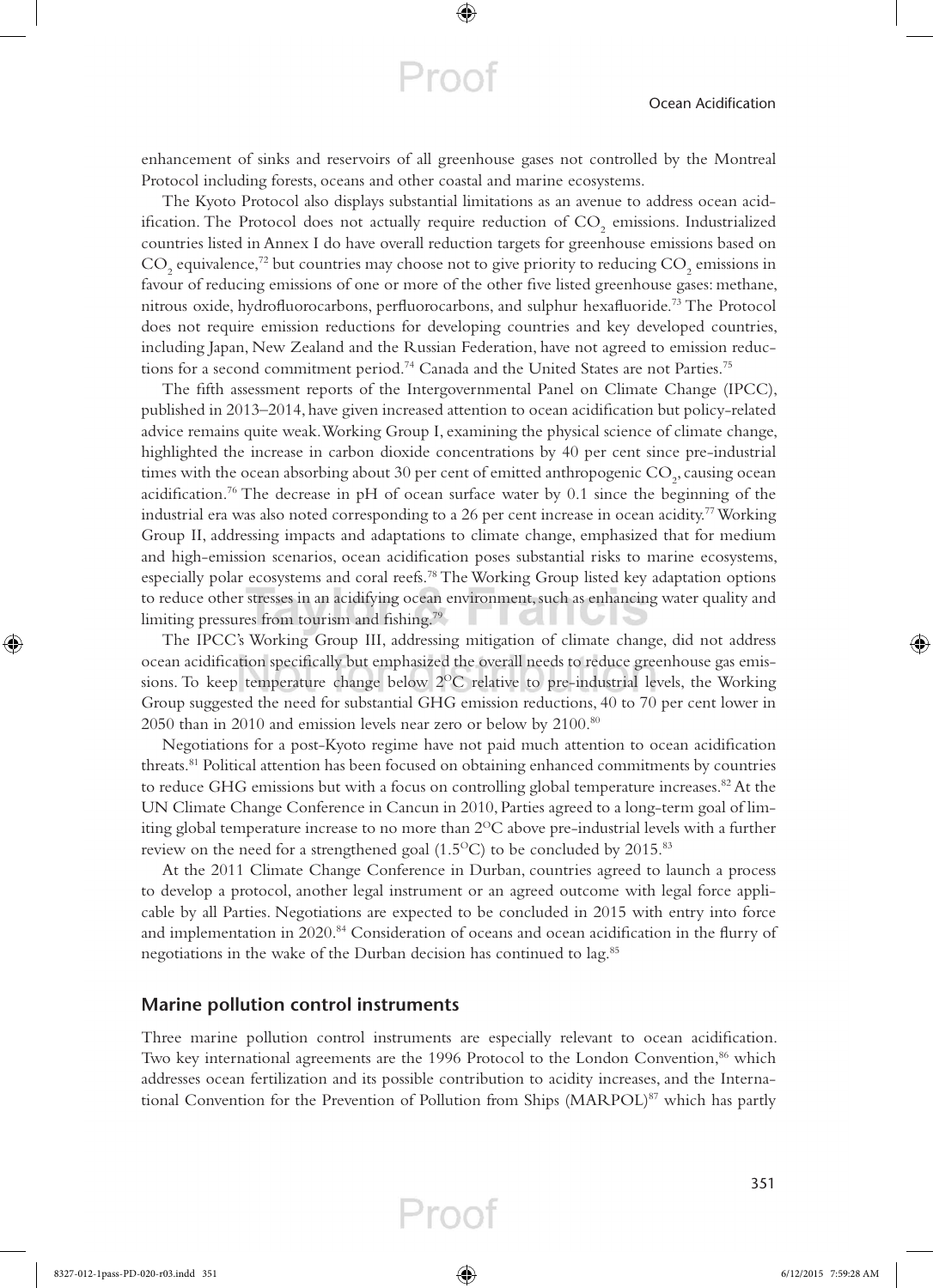addressed  $\mathrm{CO}_2$  emissions from ships. The Global Programme of Action for the Protection of the Marine Environment from Land-based Activities (GPA),<sup>88</sup> a legally non-binding document, is relevant for its supportive role in reducing the stresses from land-based marine pollution.

⊕

## **1996 Protocol to the London Convention**

The 1996 Protocol, adopting a precautionary approach to ocean dumping where only wastes listed on a global "safe list" may be disposed of at sea,<sup>89</sup> is relevant to ocean acidification in two main ways. First, it addresses the potential sequestration of  $\mathrm{CO}_2$  into the ocean, for example, from offshore hydrocarbon operations. Sequestration of  $\mathrm{CO}_2$  into the seabed is one of the accepted disposal options under the Protocol.<sup>90</sup> Such sequestration would be subject to permit and waste assessment requirements.<sup>91</sup> Specific Guidelines for the Assessment of Carbon Dioxide for Disposal into Sub-Seabed Geological Formations, adopted in November 2012, flesh out various considerations that decision makers should evaluate when deciding whether to authorize seabed sequestration, for example the availability of other disposal options, potential migration and leakage pathways and potential environmental effects of escaped carbon dioxide in the overlying water including changes in  $pH^{9}$ . The Protocol prohibits the sequestration of  $CO<sub>2</sub>$  into the water column.<sup>93</sup>

A second relevance of the Protocol is the placing of strict limitations on proposed ocean fertilization activities, another potential contributor to ocean acidification.<sup>94</sup> Through amendments to the Protocol, adopted in October 2013,<sup>95</sup> an ocean fertilization activity may only be considered for a permit if it is assessed as constituting legitimate scientific research taking into account any specific placement assessment framework.96 A new Annex 5 to the Protocol sets out details on how proposed ocean fertilization projects should be assessed and clarifies what constitutes legitimate scientific research.<sup>97</sup> Permits are only to be issued if an assessment determines that pollution of the marine environment is as far as practicable prevented or reduced to a minimum.98 Additional geoengineering activities could also be subject to control under the Protocol if they are added to Annex 4.

## **MARPOL**

⊕

Addressing  $\mathrm{CO}_2$  emissions from ships is another important component of the global fight against ocean acidification. The latest IMO study on GHG emissions from ships estimates that for the period 2007–2012, on average, shipping accounted for 3.1 per cent of annual global  $\mathrm{CO}_2^{}$  emissions.<sup>99</sup> Maritime  $\mathrm{CO}_2$  emissions are projected to increase significantly in the coming decades with increases of 50 to 250 per cent predicted by 2050.<sup>100</sup>

The MARPOL Convention has only partly addressed the emission of carbon dioxide from ships. In July 2011 initial steps were taken to address GHG emissions from ships through amendments to Annex VI of MARPOL. A new chapter 4 was added establishing energy efficiency requirements.101 New ships will be obligated to meet Energy Efficiency Design Index (EEDI) requirements.102 Each ship, including existing ships, will be required to develop a Ship Energy Efficiency Management Plan (SEEMP).<sup>103</sup>

Possible additional measures on GHG emissions have been controversial.<sup>104</sup> Tensions have arisen over whether a common but differentiated principle should apply in the shipping context. Debates have also occurred over whether market-based measures (MBM), for example, applying a levy on fossil fuel use and setting emission reduction targets should be adopted. The

Proot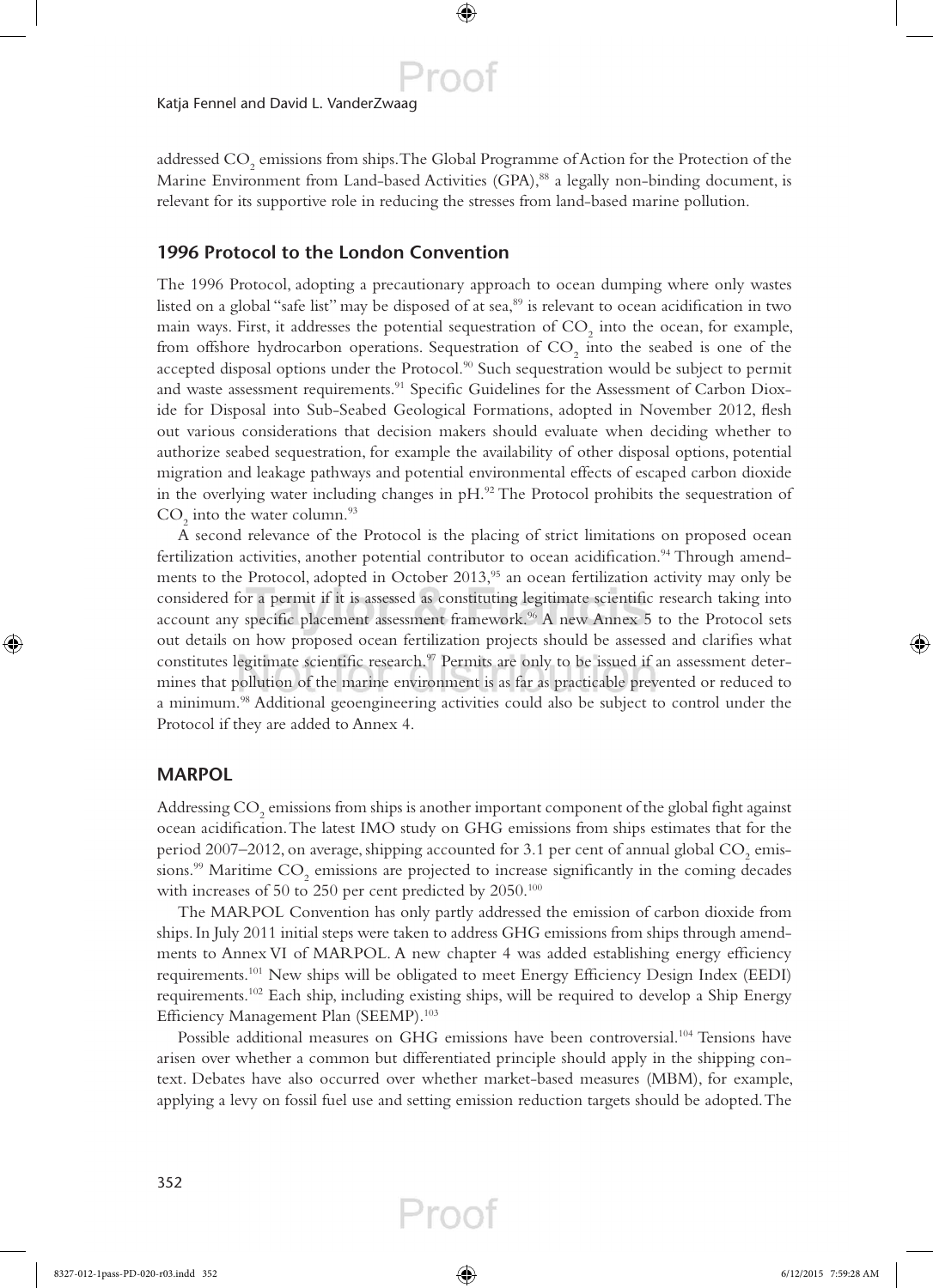IMOs Marine Environment Protection Committee at its May 2013 meeting agreed to suspend discussion of MBM issues to a future session.<sup>105</sup>

⊕

## **Global Programme of Action for the Protection of the Marine Environment from Land-based Activities (GPA)**

The GPA is relevant to ocean acidification since it calls for the development and strengthening of national and regional programmes of action to prevent and control land-based sources of marine pollution.106 Reducing land-based marine pollution is one of the key adaptation measures for responding to ocean acidification. Controlling the discharges of sewage and nutrients into the marine environment are two of the nine source categories targeted by the GPA and both sewage and nutrient discharges may enhance ocean acidification. The GPA's programme of work for 2012–2016 is focused on wastewater and nutrient management as two priorities in addition to marine litter.107 Global partnerships have been formed to further address wastewater and nutrient pollution.108

However, the GPA has not effectively countered ocean acidification.  $\mathrm{CO}_2$  emissions are not listed as one of the nine source categories of land-based marine pollution to be addressed. The GPA might be described as "limping along" with substantial limitations. The GPA is a soft law document and has struggled with limited funding support.<sup>109</sup> There appears to be waning political support for GPA implementation.<sup>110</sup>

## **Francis Convention on Biological Diversity**

The CBD has been relevant to ocean acidification in four main ways.111 First, the CBD has played a central role in tracking and summarizing the state of scientific knowledge on ocean acidification and its impacts on biodiversity. Two synthesis reports on the impacts of ocean acidification on marine biodiversity have been prepared, the first in 2009112 and the second in 2014.113

A second CBD role has been to highlight the need for taking adaptation measures to counter ocean acidification. The CBD's Strategic Action Plan for Biodiversity 2011–2020, adopted through decision X/2 at the 10th Conference of the Parties in 2010,<sup>114</sup> sets out 20 "Aichi targets" with three particularly pushing for adaptation actions. Target 10 expressly mentions ocean acidification: "By 2015, the multiple anthropogenic pressures on coral reefs and other vulnerable ecosystems impacted by climate change or ocean acidification are minimized, so as to maintain their integrity and functioning."115

The other two targets important for adapting to ocean acidification are Target 6 and Target 11. Target 6 urges that by 2020 all fish and invertebrate stocks are managed sustainably and applying ecosystem approaches, so that overfishing is avoided and recovery plan and measures are in place for all depleted species.116 Target 11 calls for at least 10 per cent of coastal and marine areas to be conserved through ecologically representative and well connected systems of protected areas and other effective area-based conservation measures by 2020.117

A third relevance of the CBD has been to emphasize the need for mitigation measures to counter climate change. For example, decision X/33, adopted at the 10th COP, calls for ecosystem-approaches to mitigation, through such means as protection of natural forests, sustainable wetland management, and conservation of salt marshes and seagrass beds.118

Proot

↔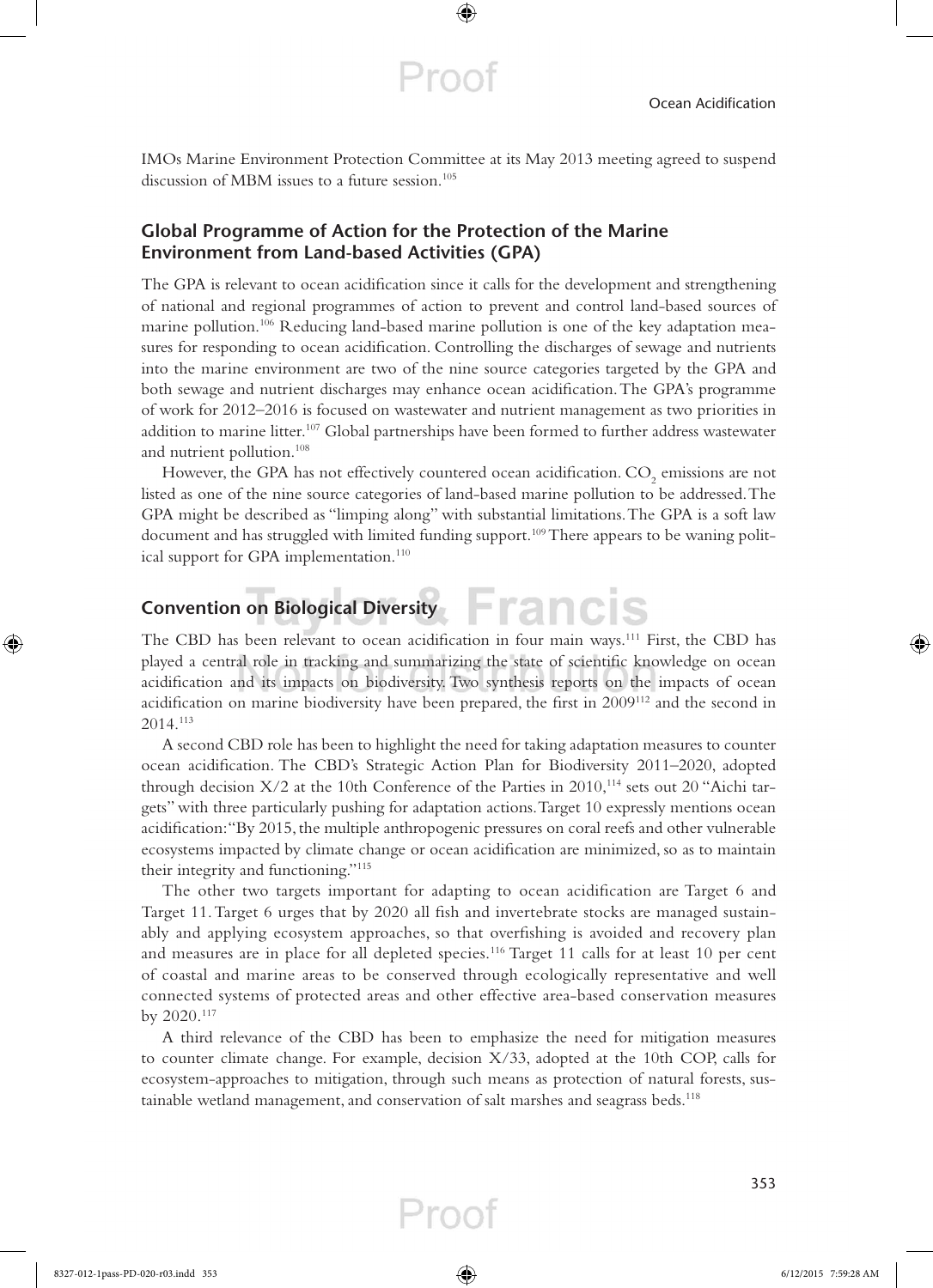A fourth role of the CBD has been to collect information on climate-related geo-engineering prospects and to encourage a precautionary approach to future geo-engineering projects. A technical and regulatory report on geo-engineering and potential impacts on biodiversity was published in 2012119 and a further interim update was issued in 2014.120 Through decision IX/16C in 2008, the Conference of the Parties called for a precautionary approach to ocean fertilization activities whereby such activities should not be allowed, except for small scale scientific research studies within coastal waters, until there is an adequate scientific basis for justification, and a global and effective regulatory mechanism to cover those activities.<sup>121</sup> Through decision XI/20 in 2012, the COP noted the lack of science-based, global, transparent and effective control and regulatory mechanisms for climate-related geo-engineering and the need for a precautionary approach to addressing future geo-engineering activities.122 The COP also emphasized that climate change should be primarily addressed by reducing anthropogenic emissions of greenhouse gases and by increasing their removal by sinks.<sup>123</sup>

⊕

## **General Assembly resolutions and processes**

UN General Assembly resolutions have also begun to address ocean acidification. For example, Resolution 68/70 on Oceans and Law of the Sea of December 2013 encourages States, international organizations and other relevant institutions to urgently pursue further research on ocean acidification and to increase national, regional and global efforts to address levels of ocean acidity and the negative impact of acidity on vulnerable marine ecosystems, particularly coral reefs.124 The resolution expressed a General Assembly commitment to continue paying attention to ocean acidification and to take into account the first global integrated marine assessment and the ongoing work of the recently established Ocean Acidification International Coordination Centre of the International Atomic Energy Agency.125

The General Assembly's sustainable fisheries resolution of December 2013 also gave attention to ocean acidification.126 The resolution urges States to intensify efforts to assess and address the impacts of global climate change and ocean acidification on the sustainability of fish stocks and their habitats.127 The resolution emphasizes the importance of developing adaptive marine resource management strategies and enhancing capacity-building to implement such strategies so as to enhance the resilience of marine ecosystems to the impacts of ocean acidification.<sup>128</sup>

Processes occurring under the auspices of the UN General Assembly have also addressed ocean acidification. The UN Open-ended Informal Consultative Process on Oceans and Law of the Sea devoted its 14th meeting in June 2013 to the topic of ocean acidification, and the meeting emphasized the need to address the issue through both mitigation and adaptation.<sup>129</sup> Regarding mitigation, delegations stressed the principal mitigation measure must be reduction of CO<sub>2</sub> emissions but also noted the potential for other mitigation methods, such as carbon capture and storage.130 The importance of reducing energy demands and developing renewable energy sources was also emphasized.131 Regarding adaptation, the report of the meeting highlighted the need to reduce the multiple stressors on the marine environment including pollution, coastal erosion, destructive fishing practices and overfishing.132 The importance of key management tools to assist with adaptation was noted including environmental impact assessment, marine protected areas and marine spatial planning.<sup>133</sup>

Two other General Assembly related processes have also addressed ocean acidification. The UN Conference on Sustainable Development (2012) and its outcome document, 'The future we want', reiterated the need to work collectively to prevent further ocean acidification and called

-root

↔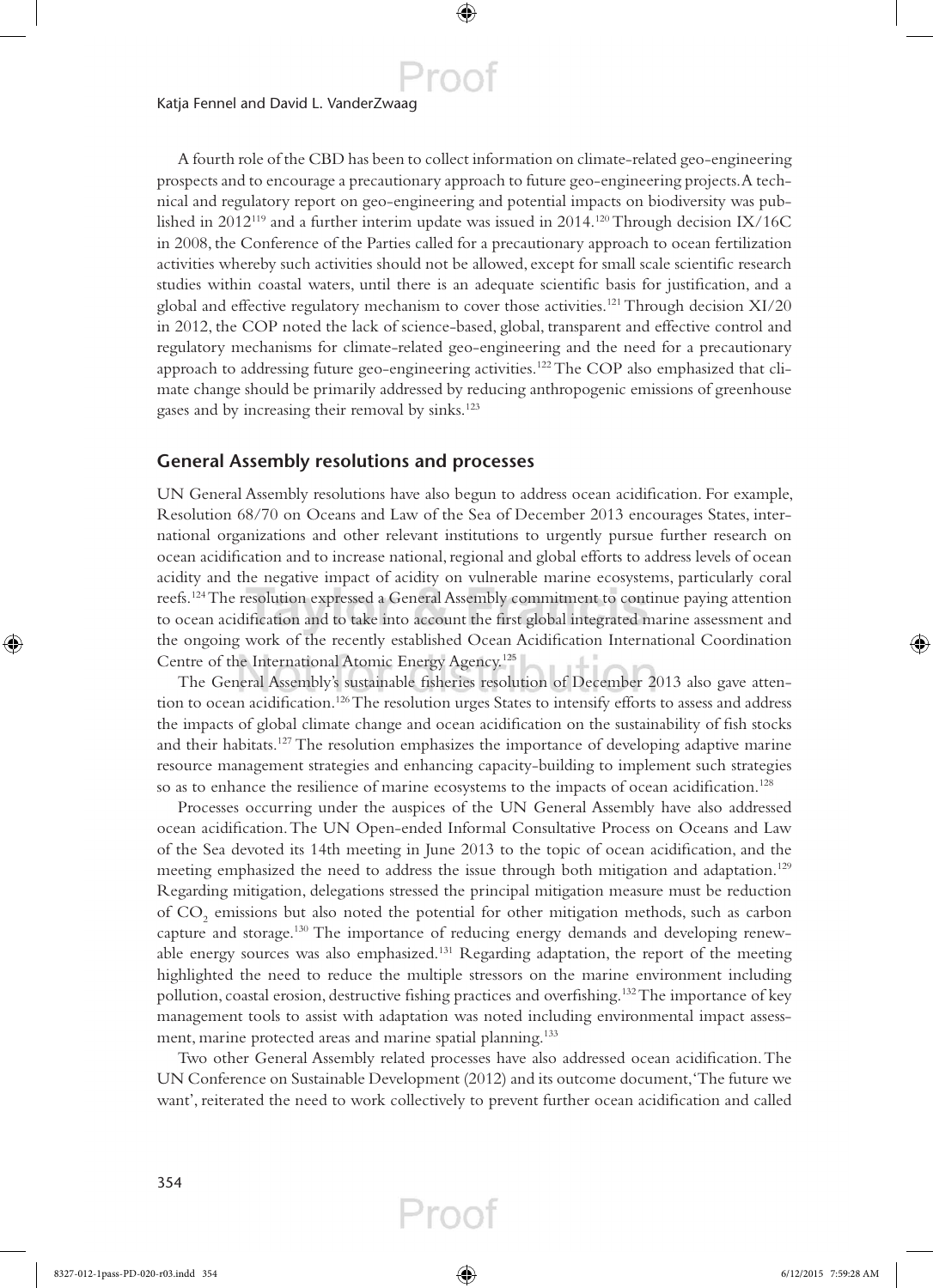#### Ocean Acidification

for enhanced international cooperation in marine scientific research, monitoring and observation of ocean acidification.134 The Open Working Group on Sustainable Development Goals, established to develop a set of sustainable development goals for consideration and appropriate action by the General Assembly at its 68th session, in its 2014 outcome document includes a goal on conserving and sustainably using the oceans and marine resources for sustainable development.135 One of the targets under the goal is to minimize and address the impacts of ocean acidification, including through enhanced scientific cooperation at all levels.<sup>136</sup>

 $\bigoplus$ 

### **Conclusion: future directions and key questions**

Negotiating a new international agreement to specifically address ocean acidification has been suggested by various authors as a possible future course,137 but prospects do not look good due to various factors. They include the lack of a political champion and most importantly the presence of existing international fora, described above, that have or are beginning to address ocean acidification.138

The main global response route for curbing ocean acidification is obviously pursuant to the UNFCCC regime.<sup>139</sup> While the extent to which  $\mathrm{CO}_2$  emissions will be further mitigated under the UNFCCC regime remains uncertain as negotiations for a new post-Kyoto agreement are still ongoing, future ways forward stand out that could be realized through a new agreement and/or a COP decision. First might be the adoption of a pH level target for the oceans.140 The setting of a global average temperature target of not going above  $2^{O}C$  from pre-industrial levels establishes a type of precedent. However, getting international agreement on the appropriate pH level or range might be difficult in light of the highly variable nature of ocean acidity locally and regionally.141 Setting a reasonable minimum pH level is further complicated by inertia in the global carbon system (even if  $\mathrm{CO}_2$  emissions were halted completely, ocean pH would continue to fall for at least decades). A second future course might be the establishment of a fund or giving funding priority under the climate change framework to support States in conserving critical coastal sinks for carbon, including mangroves, saltmarshes and seagrass beds.<sup>142</sup> UNEPs Blue Carbon report has already called for the protection of at least 80 per cent of such areas.<sup>143</sup> Perhaps the most straightforward and effective measure would be to set a  $\mathrm{CO}_2$  atmospheric level benchmark that would address both climate change and ocean acidification concerns.144

Future steps to address ocean acidification will have to extend on many fronts beyond the UNFCCC regime. The CBD will certainly continue to be an important international venue for further synthesizing scientific knowledge on the impacts of ocean acidity on marine biodiversity and for further raising, through CBD decisions relating to marine and coastal diversity, the need for mitigative and adaptive actions.145 Reducing the multiple stressors on marine ecosystems, such as overfishing, deoxygenation and pollutants, are key adaptation strategies needing implementation at both regional and national levels.<sup>146</sup>

Numerous law and policy questions loom on the horizon. Key questions at the global level include:

- Should the GPA be strengthened to better address climate change and ocean acidification?
- Should the world community move from a 'soft law' approach towards land-based marine pollution to a legally binding treaty?147
- Should the CBD target of protecting 10 per cent of marine areas by 2020 be substantially raised in light of the need to adapt to ocean acidification?

Proot

⊕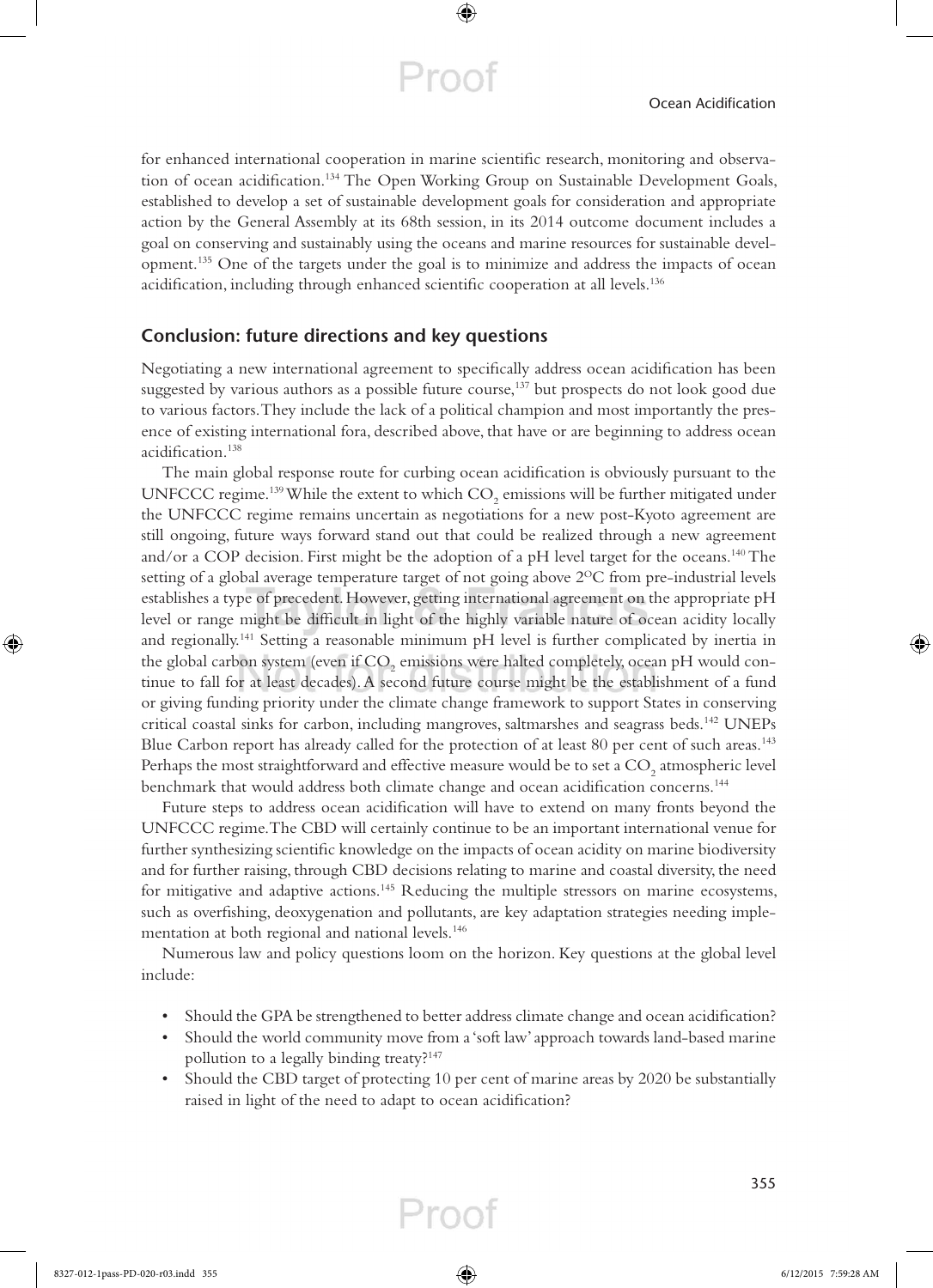• Will there be further need to regulate marine geo-engineering proposals beyond ocean fertilization projects?148

 $\bigoplus$ 

• What role should UN General Assembly resolutions play in further addressing ocean fertilization acidification?

At the regional level, key questions include:

- Are regional fisheries management organizations (RFMOs) and regional sea programmes adequately responding to the threats of ocean acidification and will they do so in the future?<sup>149</sup>
- To what extent might ocean acidification be mitigated at the regional level?
- Will governance arrangements in polar regions be up to the task of addressing the serious threats of ocean acidification in polar waters?<sup>150</sup>

Questions also abound at the national level. For example:

- Ιs there sufficient political, financial and human resource support for scientific research relating to ocean acidification?
- Are national  $\mathrm{CO}_2$  mitigation commitments and implementation efforts adequate in light of climate change and ocean acidification threats?
- What are the national adaptation implications of ocean acidification for fisheries management, aquaculture development and regulation, pollution standards, marine species at risk protection and marine protected area establishment?151  $\mathcal{F} \parallel \infty$

One thing is clear about the future regulation of human activities that contribute to ocean acidification and the degradation of marine ecosystems. It will remain a work in progress for decades to come. Mitigation not adaptation must be the global mantra. The work has hardly begun.

#### **Notes**

↔

- \* This chapter attempts to be accurate as of 15 September 2014.
- \*\* The authors would like to acknowledge the research assistance of Emily Adams, JD candidate (2015), Schulich School of Law, and the research support of the Marine Environmental Observation Prediction and Response Network (MEOPAR), based at Dalhousie University and funded by the Government of Canada's Network of Centres of Excellence Program. The support of the Social Sciences and Humanities Research Council of Canada is also gratefully acknowledged.
- 1 The number of peer-reviewed papers grew from 18 in 2004 to 356 in 2012. Secretariat of the Convention on Biological Diversity, *An Updated Synthesis of the Impacts of Ocean Acidification on Marine Biodiversity*, UNEP/CBD/SBSTTA/18/INF/6 (19 June 2014), p. 16.
- 2 For a detailed review, see ibid., pp. 16–18.
- 3 See section 'General Assembly resolutions and processes' below.
- 4 Target 14.3 as agreed to by the Open Working Group on Sustainable Development Goals in its *Outcome Document* (2014), submitted for consideration by the 68th session of the UN General Assembly. Available <http://www.sustainabledevelopment.un.org> (accessed 7 September 2014).
- 5 M. Simons and T. Stephens, 'Ocean Acidification: Addressing the other CO<sub>2</sub> Problem', Asia Pacific *Journal of Environmental Law* 12, 2009, I-17.
- 6 A. Proelss and M. Krivickaite, 'Marine Biodiversity and Climate Change', *Carbon & Climate Law Review* 4, 2009, 437–445; Y. Downing, 'Ocean Acidification and Protection under International Law from Negative Effects: A Burning Issue Amongst a Sea of Regimes?', *Cambridge Journal of International and Comparative Law* 2, 2013, 242–273.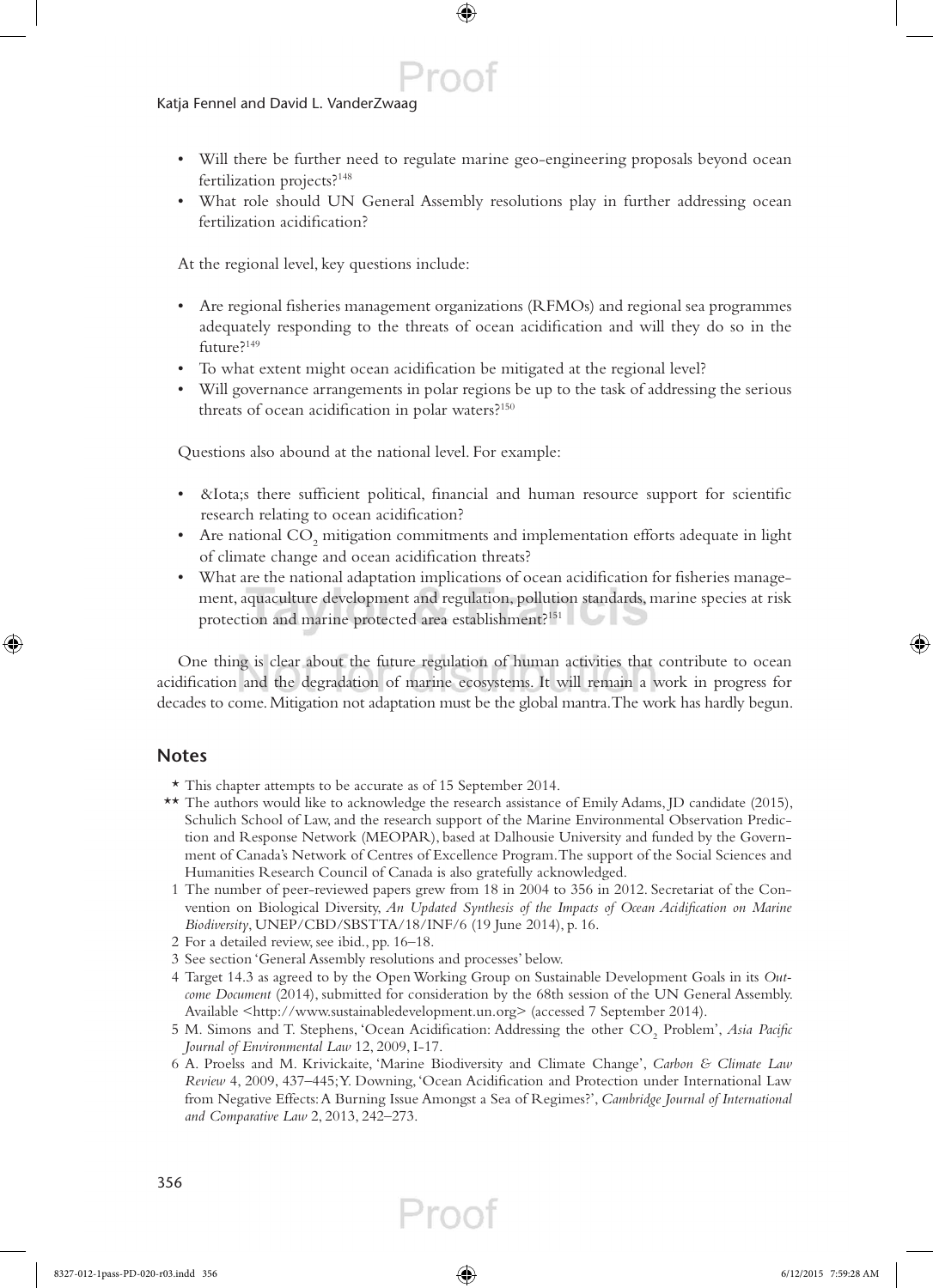#### Ocean Acidification

- 7 G. Galland, E. Harrould-Kolieb and D. Herr, 'The ocean and climate change policy', *Climate Policy* 12, 2012, 764–771.
- 8 United Nations Convention on the Law of the Sea, 10 December 1982, 1933 U.N.T.S. 3.

- 10 For a review of regional efforts to study and address ocean acidification, including for polar regions with the Arctic Council's 2013 *Arctic Ocean Acidification Assessment* being central, see T. Stephens, 'Ocean Acidification, in R. Rayfuse (ed.), *Research Handbook on International Marine Environmental Law*, Cheltenham, UK; Edward Elgar, forthcoming 2015, chapter 26 and D. Herr, K. Isensee and C. Turley, 'Ocean acidification: Overview of the international policy landscape and activities on ocean acidification', *White Paper*, Gland Switzerland: IUCN, 2013.
- 11 For reviews of how climate change and ocean acidification might be addressed at the national and sub-national levels in the United States, see R.P. Kelly and M.R. Caldwell, 'Ten Ways States Can Combat Ocean Acidification (And Why They Should)', *Harvard Environmental Law Review* 37 (2013), 57–103 and J. Thaler and P. Lyons, 'The Seas Are Changing: It's Time to Use Ocean-based Renewable Energy, the Public Trust Doctrine, and a Green Thumb to Protect Seas from Our Changing Climate', *Ocean and Coastal Law Journal* 19, 2014, 72–132.
- 12 J. Gupta, K. Van Der Leeuw and H. De Moel, 'Climate change: a 'global' problem requiring 'glocal' action', *Environmental Science* 4(3), 2007, 139–148; C. Turley and J.P. Gattuso, 'Future biological and ecosystem impacts of ocean acidification and their socioeconomic-policy implications', *Current Opinion in Environmental Sustainability* 4, 2012, 278–286; and R.P. Kelly et al., 'Mitigating Local Causes of Acidification within Existing Laws', *Science* 332, 2011, 1036–1037.
- 13 C. Le Quéré et al., 'Global carbon budget 2013', *Earth Systems Science Data* 6, 2014, 235–263. The authors estimate that between 1750 and 2012 385±20 Gt C were emitted due to fossil fuel burning and cement production and 205±70 Gt C due to land use changes.
- 14 Figure 20.1.

↔

- 15 D.P. van Vuuren et al., 'The representative concentration pathways: an overview', *Climatic Change* 109, 2011, 5–31. See representative concentration pathways 8.5.
- 16 Le Quéré et al., 'Global carbon budget 2013', 235–263.
- 17 C.L. Sabine and T. Tanhua, 'Estimation of anthropogenic CO<sub>2</sub> inventories in the ocean', *Annual Review of Marine Science*, 2, 2010, 175–98.
- 18 R.E. Zeebe and Wolf-Gladrow, *CO<sub>2</sub> in Seawater: Equilibrium, Kinetics, Isotopes*, Amsterdam: Elsevier Oceanography Series, Vol. 65, 2001, pp. 346.
- 19 J.R. Reinfelder, 'Carbon Concentrating Mechanisms in Eukaryotic Marine Phytoplankton', *Annual Review of Marine Science* 3, 2011, 291–315.
- 20 IPCC Third Assessment Report 'The scientific basis', 2001. Chapter 3, p. 188.
- 21 J.-P. Gattuso and H. Lavigne, 'Technical Note: Approaches and software tools to investigate the impact of ocean acidification', *Biogeoscience* 6, 2009, 2121–2133.
- 22 J.C. Orr et al., 'Anthropogenic ocean acidification over the twenty-first century and its impact on calcifying organisms', *Nature* 437(7059), 2005, 681–686.; L. Bopp et al., 'Multiple stressors of ocean ecosystems in the 21st century: projections with CMIP5 models', *Biogeosciences* 10, doi:10.5194/ bg-10–6225–2013, 2013, 6225–6245.
- 23 Gattuso and Lavigne, 'Technical Note', 2121–2133.
- 24 R. Revelle and H.E. Suess, 'Carbon dioxide exchange between atmosphere and ocean and the question of an increase of atmospheric CO<sub>2</sub> during the past decades', *Tellus* 9, 1957, 18–27.
- 25 Figure 1.
- 26 N.R. Bates, 'Interannual variability of the oceanic  $\mathrm{CO}_2$  sink in the subtropical gyre of the North Atlantic Ocean over the last 2 decades', *Journal of Geophysical Research* 112, C09013, doi:10.1029/2006JC003759, 2007.
- 27 J.E. Dore et al., 'Physical and biogeochemical modulation of ocean acidification in the central North Pacific', *Proceedings of the National Academy of Sciences* 106(30), 2009, 12235–12240.
- 28 Figures 20.1 and 20.2.
- 29 Dore et al., 'Physical and biogeochemical modulation of ocean acidification in the central North Pacific' 12235–240; Bates, 'Interannual variability of the oceanic  $\rm CO_{2}$  sink in the subtropical gyre of the North Atlantic Ocean over the last 2 decades'.
- 30 J.T. Wooton, C.A. Pfister and J.D. Forester, 'Dynamical patterns and ecological impacts of changing ocean pH in a high-resolution multiyear dataset', *Proceedings of the National Academy of Sciences*

-,LOO.

<sup>9</sup> June 5, 1992, 1760 U.N.T.S. 79.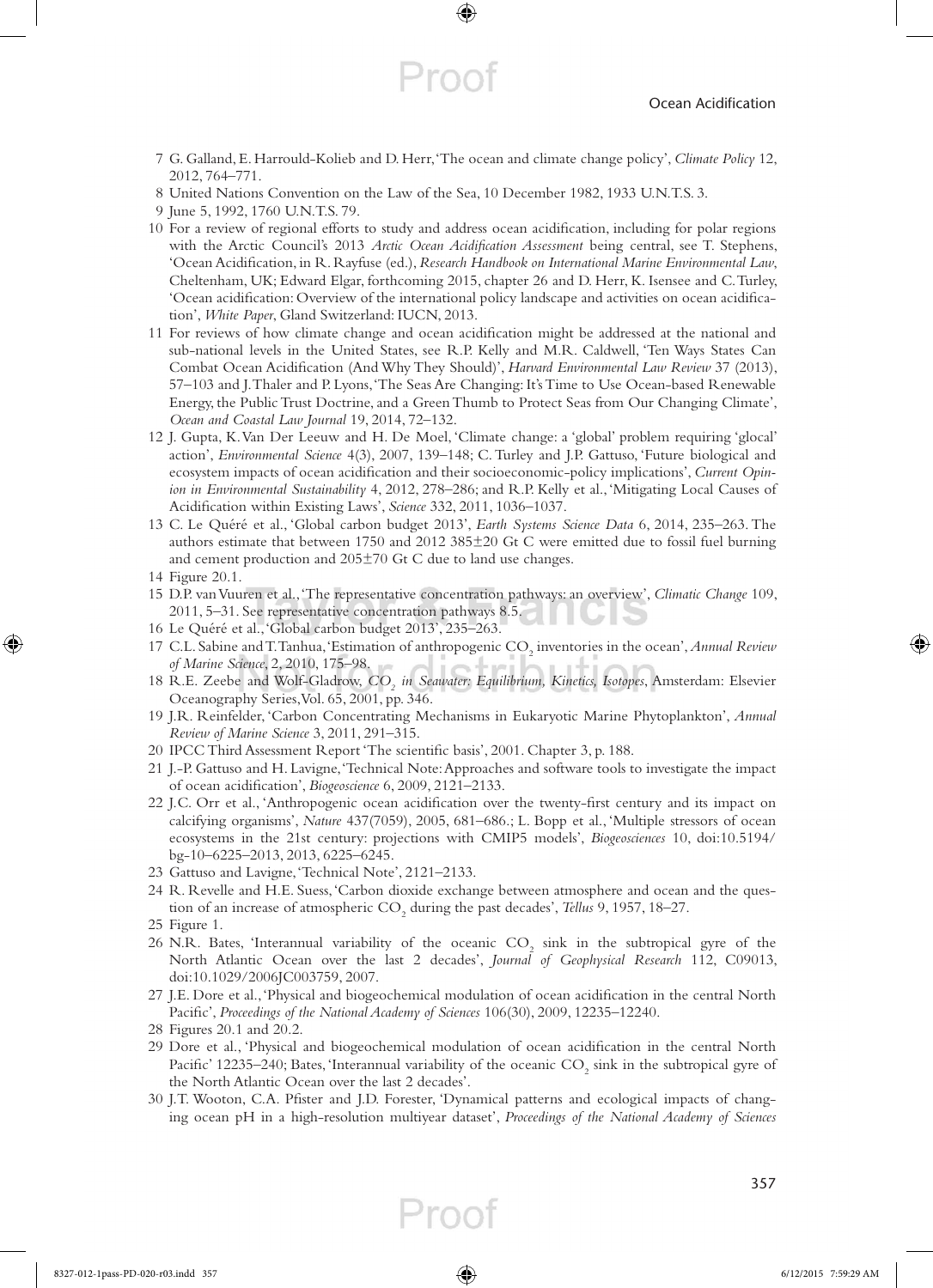105, 2008, 18848–853; J.T. Wooton and C.A. Pfister, 'Carbon system measurements and potential climatic drivers at a site of rapidly declining ocean pH', *PLoS ONE* 7(12), e53396, doi:10.1371/journal. pone.0053396, 2012.

- 31 Figure 20.2.
- 32 Figure 20.2.
- 33 W.-J. Cai et al., 'Acidification of subsurface coastal waters enhanced by eutrophication', *Nature Geoscience* 4, 2011, 766–770.
- 34 Orr et al., 'Anthropogenic ocean acidification over the twenty-first century and its impact on calcifying organisms', 6225–245; M. Steinacher et al., 'Imminent ocean acidification in the Arctic projected with the NCAR global coupled carbon cycle-climate model', *Biogeosciences* 6, 2009, 515–533.
- 35 S.C. Doney et al., 'Ocean Acidification: The Other CO<sub>2</sub> Problem', *Annual Review of Marine Science* 1, 2009, 169–192.
- 36 M. Fine and D. Tchernov, 'Scleractinian coral species survive and recover from decalcification', *Science* 315, 2007, 1811.
- 37 F. Gazeau et al., 'Impact of elevated CO<sub>2</sub> on shellfish calcification', *Geophysical Research Letters* 34, L07603, doi: 10.1029/2006GL028554, 2007.
- 38 Y. Shirayama and H. Thornton, 'Effect of increased atmospheric CO2 on shallow water marine benthos', *Journal of Geophysical Research* 110, C09S08, doi:10.1029/2004JC002618, 2005.
- 39 H. Kurihara and Y. Shirayama, 'Effects of increased atmospheric  $\mathrm{CO}_2$  on sea urchin early development', *Marine Ecology Progress Series* 274, 2004, 161–169.
- 40 V. Tunnicliffe et al., 'Survival of mussels in extremely acidic waters on a submarine volcano', *Nature Geoscience* 2, 2009, 344–348.
- 41 U. Riebesell et al., 'Reduced calcification of marine plankton in response to increased atmospheric CO2,', *Nature* 407, 2000, 364–367; J. Bijma, H.J. Spero, and D.W. Lea, 'Reassessing foraminiferal stable isotope geochemistry: impact of the oceanic carbonate system (experimental results)', in G. Fischer and G. Wefer (ed.) *Use of Proxies in Paleoceanography: Examples from the South Atlantic*, Springer-Verlag, 1999, pp. 489–512; J. Bijma, B. Hönisch and R.E. Zeebe, 'Impact of the ocean carbonate chemistry on living foraminiferal shell weight: comment on "Carbonate ion concentration in glacial-age deep waters of the Caribbean Sea" by W.S. Broecker and E. Clark', *Geochemistry, Geophysics, Geosystems* 3(11), 2002, 1064.
- 42 M.D. Iglesias-Rodriguez et al., 'Phytoplankton calcification in a high CO<sub>2</sub> world', *Science* 320, 2008, 336–339.
- 43 U. Riebesell and P.D. Tortell, 'Effects of ocean acidification on pelagic organisms and ecosystems', in J.-P. Gattuso and L. Hansson (eds.) *Ocean Acidification*, Oxford: Oxford University Press, 2011, pp. 99–121.
- 44 Ibid.

↔

- 45 I. Zondervan, B. Rost and U. Riebesell, 'Effect of  $\mathrm{CO}_2$  concentration on the PIC/POC ratio in the coccolithophore *Emiliania huxleyi* grown under light-limiting conditions and different daylengths', *Journal of Experimental Marine Biology and Ecology* 272, 2002, 55–70.
- 46 S. Palacios and R.C. Zimmerman, 'Response of eelgrass *Zostera marina* to CO<sub>2</sub> enrichment: possible impacts of climate change and potential for remediation of coastal habitats', *Marine Ecology Progress Series* 344, 2007, 1–13.
- 47 S.F. Perry and K.M. Gilmour, 'Acid-base balance and  $\mathrm{CO}_2$  excretion in fish: Unanswered questions and emerging models', *Respiratory Physiology & Neurology* 154, 2006, 199–215.,
- 48 F. Melzner et al., 'Physiological basis for high  $CO_2$  tolerance in marine ectothermic animals: pre-adaptation through lifestyle and ontogeny?', *Biogeoscience* 6, 2009, 2313–2331.
- 49 F. Melzner et al., 'Swimming performance in Atlantic Cod (*Gadus morhua*) following long-term (4–12 months) acclimation to elevated sea water pCO<sub>2</sub>', *Aquatic Toxicology* 92, 2009, 30–37.
- 50 H.-O. Pörtner et al., 'Effects of ocean acidification on nektonic organisms', in J.-P. Gattuso and L. Hansson (eds.) *Ocean Acidification*, Oxford: Oxford University Press, 2011, pp. 154–175.
- 51 P.L. Munday, N.E. Crawley and G.E. Nilsson, 'Interacting effects of elevated temperature and ocean acidification on the aerobic performance of coral reef fishes', *Marine Ecology Progress Series* 388, 2009, 235–242.
- 52 J.L. Armstrong et al., 'Distribution, size, and interannual, seasonal and diel? food habits of northern Gulf of Alaska juvenile pink salmon, *Oncorhynchus gorbuscha*', *Deep-Sea Research Part II: Topical Studies in Oceanography* 52, 2005, 247–265.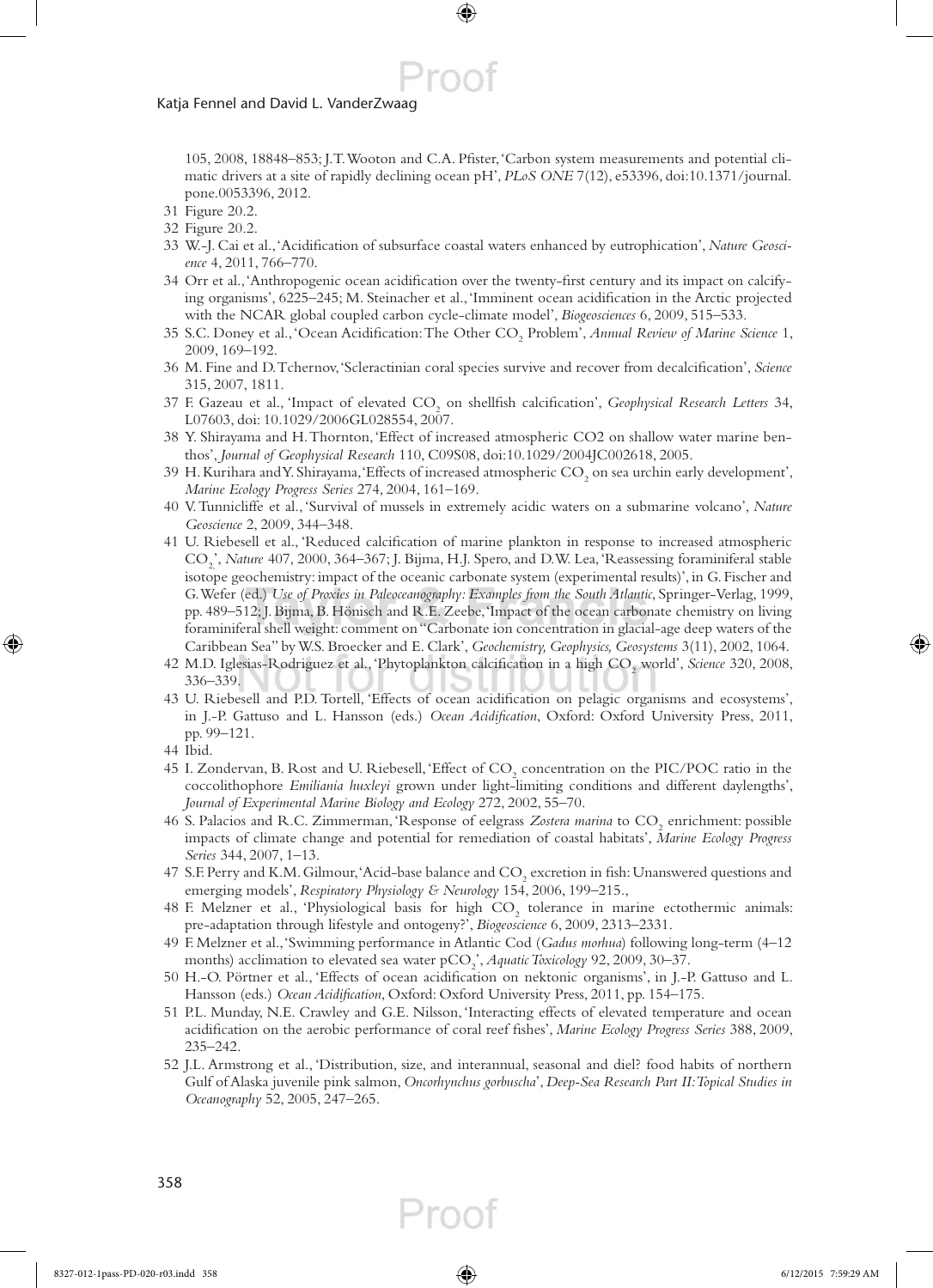#### Ocean Acidification

- 53 Riebesell and Tortell, 'Effects of ocean acidification on pelagic organisms and ecosystems', pp. 99–121.
- 54 J.T. Wooton, C.A. Pfister and J.D. Forester, 'Dynamical patterns and ecological impacts of changing ocean pH in a high-resolution multiyear dataset', *Proceedings of the National Academy of Sciences* 105, 2008, 18848–18853.
- 55 J.P. Kennett and L.D. Stott, 'Abrupt deep-sea warming, palaeoceanographic changes and benthic extinctions at the end of the Palaeocene', *Nature* 353, 1991, 225–229.
- 56 R.E. Zeebe, 'History of Seawater Carbonate Chemistry, Atmospheric  $\mathrm{CO}_2$ , and Ocean Acidification', *Annual Review of Earth and Planetary Sciences* 40, 2012, 141–165.
- 57 Ibid.
- 58 Herr, Isensee and Turley, 'Ocean acidification: Overview', p. 8.
- 59 C. Gonzalez, 'An Alternative Approach for Addressing CO<sub>2</sub>-Driven Ocean Acidification' Sustainable *Development Law & Policy* 12, 2011, 45, 69.
- 60 D. Bialek and J. Ariel, 'Ocean Acidification: International Legal Avenues under the UN Convention on the Law of the Sea' in M.B. Gerrard and G.E. Vannier (eds.) *Threatened Island Nations: Legal Implications of Rising Seas and a Changing Climate*, Cambridge: Cambridge University Press, 2013, pp. 473–529.
- 61 D.R. Rothwell and T. Stephens, *The International Law of the Sea*, Oxford and Portland, Oregon: Hart Publishing, 2010, pp. 439–460.
- 62 ITLOS, Rules of the Tribunal, Art. 138. The provision states that the Tribunal may give an advisory opinion on a legal question if an international agreement related to the purpose of the Convention specifically provides for the submission to the Tribunal of a request for such an opinion.
- 63 *Responsibilities and obligations of States sponsoring persons and entities with respect to activities in the Area*, *Advisory Opinion*, 1 February 2011, ITLOS Reports 2011, p. 10. Case No. 17, available <http://www/ itlos.org> (accessed 4 September 2014).
- 64 Bialek and Ariel, 'Ocean Acidification', pp. 510–516; M. Burkett, 'Legal Rights and Remedies', in M.B. Gerrard and K. Fisher Kuh (eds.) *The Law of Adaptation to Climate Change: U.S. and International Aspects*, Chicago: American Bar Association, 2012, pp. 815–846.
- 65 Bialek and Ariel, 'Ocean Acidification', pp. 524–527.
- 66 Simons and Stephens, 'Addressing the other  $\mathrm{CO}_2$  Problem', pp. 1–19.
- 67 UNFCCC, Art. 1(3).

↔

- 68 Simons and Stephens, 'Addressing the other  $\mathrm{CO}_2$  Problem', p. 7.
- 69 On the difficulty of interpretation with both scientific and normative considerations, see Intergovernmental Panel on Climate Change (IPCC) Working Group III, *Climate Change 2014: Mitigation of Climate Change* (2014), chapter 1, p. 18, available <http://www.ipcc.ch> (accessed 12 September 2014).
- 70 UNFCCC, Art. 2.
- 71 R. Baird, M. Simons and T. Stephens, 'Ocean Acidification: A Litmus Test for International Law', *Carbon and Climate Law Review* 3 (2009) 459–471.
- 72 Article 3(1) of the Protocol establishes an overall commitment to reduce GHG emissions by at least 5 per cent below 1990 levels in the commitment period 2008–2012, while Annex B of the Protocol sets out quantified emission limitation or reduction commitments for individual countries.
- 73 T. Stephens, 'Warming Waters and Souring Seas: Climate Change and Ocean Acidification', in D.R. Rothwell, K.N. Scott, A.G. Oude-Elferink and T. Stephens (eds.) *The Oxford Handbook of the Law of the Sea*, Oxford: Oxford University Press, forthcoming 2015, chapter 34.
- 74 IPCC Working Group III *Mitigation of Climate Change*, chapter 13, p. 34.
- 75 UNFCCCC, 'Status of Ratification of the Kyoto Protocol', available <http://unfccc.int> (accessed 5 September 2014).
- 76 IPCC Working Group I, 'Summary for Policymakers', in T.F. Stoker et al. (eds.) *Climate Change 2013: The Physical Science Basis*, Cambridge: Cambridge University Press, 2013, p. 11.
- 77 *Ibid*. p. 12.
- 78 IPCC Working Group II, 'Summary for Policymakers', in C.B. Field et al. (eds.) *Climate Change 2014: Impacts, Adaptation, and Vulnerability*, Cambridge: Cambridge University Press, 2014, p. 17.
- 79 *Ibid*., p. 30.
- 80 IPCC Working Group III, *Mitigation of Climate Change*, p. 13.
- 81 E.R. Harrould-Kolieb and D. Herr, 'Ocean acidification and climate change: synergies and challenges of addressing both under the UNFCCC', *Climate Policy* 12, 2012, 378–389.

-l.oo.

82 Galland, Harrould-Kolieb and Herr, 'The ocean and climate change policy', pp. 764–771.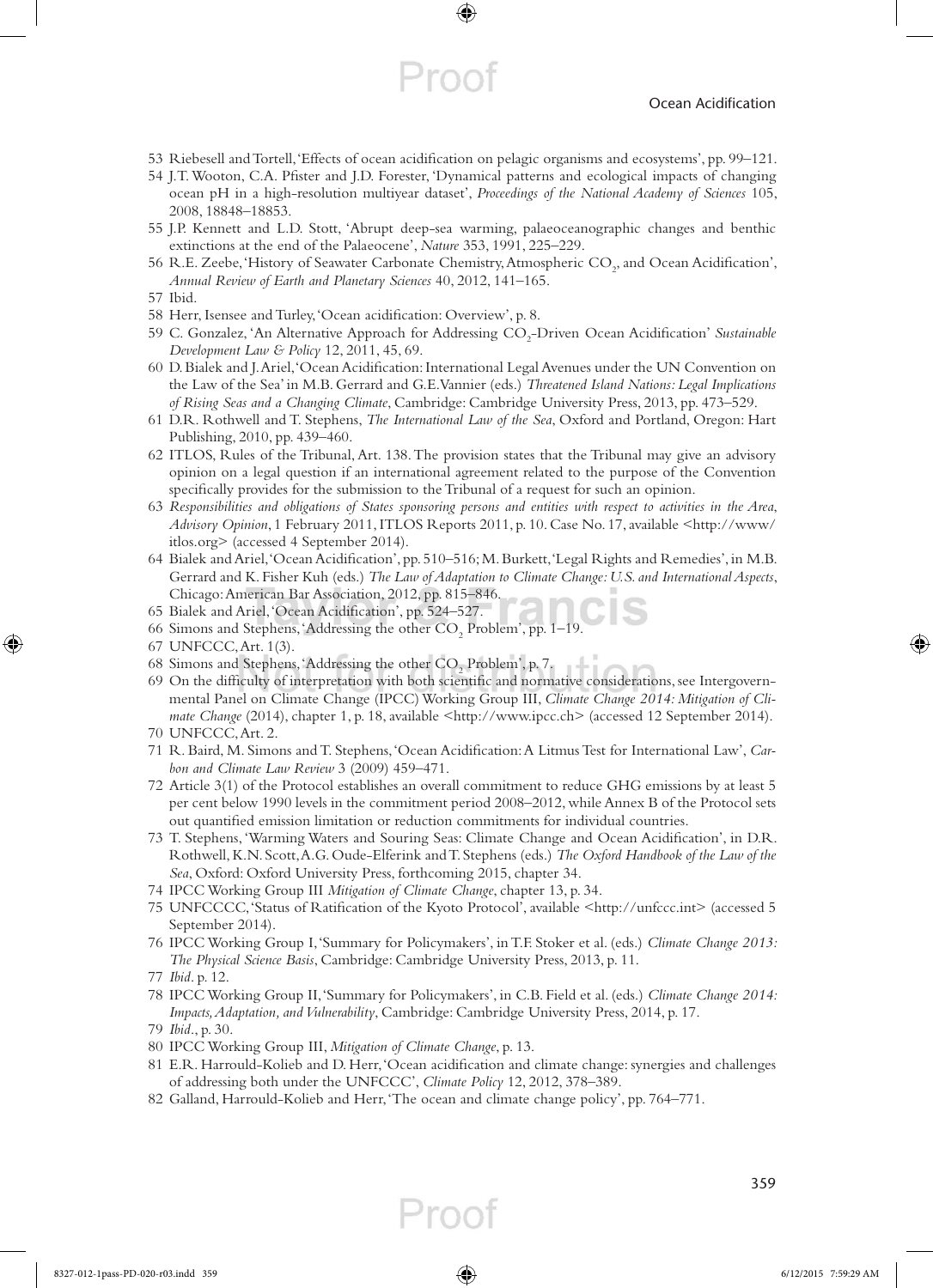- 83 The Cancun Agreements: Outcome of the Work of the Ad Hoc Working Group on Long-term Cooperative Action under the Convention, Decision 1/CP.16 (2010).
- 84 Decision 1/CP.17, Establishment of an Ad Hoc Working Group on the Durban Platform for Enhanced Action (2011).
- 85 Galland, Harrould-Kolieb and Herr, 'Ocean and climate change policy', p. 766.
- 86 1996 Protocol to the Convention on the Prevention of Marine Pollution by Dumping of Wastes and other Matter, 7 November 1996, 36 I.L.M. 1 (1997).
- 87 IMO, *MARPOL Consolidated Edition 2011*, London: IMO, 2011.
- 88 UNEP (OCA)/LBA/IG.2/7 (5 December 1995).
- 89 D.L. VanderZwaag and A. Daniel, 'International Law and Ocean Dumping: Steering a Precautionary Course Aboard the 1996 Protocol, but Still an Unfinished Voyage', in A. Chircop, T.L. McDorman and S.J. Rolston (eds.) *The Future of Ocean Regime Building: Essays in Tribute to Douglas M. Johnston*, Leiden: Martinus Nijhoff, 2009, 515–550; A. Sielen, 'The New International Rules on Ocean Dumping: Promise and Performance', *Georgetown International Environmental Law Review* 21, 2009, 295–336.
- 90 Amendments, adopted in November 2006, include sub-seabed sequestration of CO2 as one of the permitted disposals allowed under Annex 1 to the Protocol. IMO, 'New international rules allow storage of CO2 under the seabed' (2007), <http://www.imo.org> accessed 4 September 2014.
- 91 Annex 2 of the Protocol sets out detailed waste assessment requirements that must be weighed before ocean dumping permits may be granted and this includes consideration of waste management options and assessment of potential environmental effects.
- 92 2012 Specific Guidelines for the Assessment of Carbon Dioxide for Disposal into Sub-Seabed Geological Formations, LC 34/15, annex 8, 2 November 2012.
- 93 Under Annex 1 of the Protocol only seabed sequestration is allowed.
- 94 For example, fertilizing the ocean with iron facilitates the uptake of CO2 which may increase ocean acidity. D.L. VanderZwaag, 'Ocean Dumping and Fertilization in the Antarctic: Tangled Legal Currents, Sea of Challenges', in P.A. Berkman, M.A. Lang, D.W.H. Walton and O.R. Young (eds.) *Science-Diplomacy: Antarctica, Science, and the Governance of International Spaces*, Washington DC: Smithsonian Institution Scholarly Press, 2011, pp. 245–252.
- 95 IMO, *Report of the Thirty-fifth Consultative Meeting and the Eighth Meeting of Contracting Parties*, LC 35/15 Annex 4, 21 October 2013. For a review of the amendments *see* P. Verlaan, 'New Regulation of Marine Geo-engineering and Ocean Fertilization', *The International Journal of Marine and Coastal Law* 28, 2013, 729–736.
- 96 Paragraph 1.3 of a new Annex 4 to the Protocol. *Ibid*.
- 97 For example, key considerations include whether the proposed activity is subject to scientific peer review and whether there is any financial and/or economic gain arising directly from the experiment or its outcomes. Ibid., Annex 5, para. 8.
- 98 Ibid., Article 6*bis*.

↔

- 99 IMO, *Third IMO GHG Study 2014*, MEPC 67/INF. 3 (25 July 2014), p. 13.
- 100 *Ibid*., pp. 17–18.
- 101 Marine Environment Protection Committee (MEPC), *Report of the Marine Environment Protection Committee on Its Sixty-Second Session*, MEPC 62/24/ Add. 1, (26 July 2011) Annex 19.
- 102 *Ibid*., Regulation 21.
- 103 *Ibid*., Regulation 22.
- 104 D.L. VanderZwaag, 'The IMO and Arctic Marine Environmental Protection: Tangled Currents, Sea of Challenges' in O.R. Young, J.D. Kim and Y.H. Kim (eds.) *The Arctic in World Affairs: A North Pacific Dialogue on Arctic Marine Issues, 2012 North Pacific Arctic Conference Proceedings*, Seoul, Korea: Korea Maritime Institute and Honolulu, Hawaii at East West Center, 2012, pp. 99–128, pp. 113–114.
- 105 MEPC, *Report of the Marine Environment Protection Committee on Its Sixty-Fifth Session*, MEPC 65/22 (24 May 2013), para. 5.1.
- 106 GPA, para. 19 and 31.
- 107 UNEP, *Report of the third session of the Intergovernmental Review Meeting on the Implementation of the Global Programme of Action for the Protection of the Marine Environment from land-based Activities*, UNEP/GPA/ I6R.3/6 (26 January 2012), Annex, Manila Declaration, para. 5.
- 108 GPA, 'Global Wastewater Initiative', available <http://www.gpa.unep.org/index.php/global-wastewaterinitiative> (accessed 11 September 2014 and GPA, 'Global Partnership on Nutrient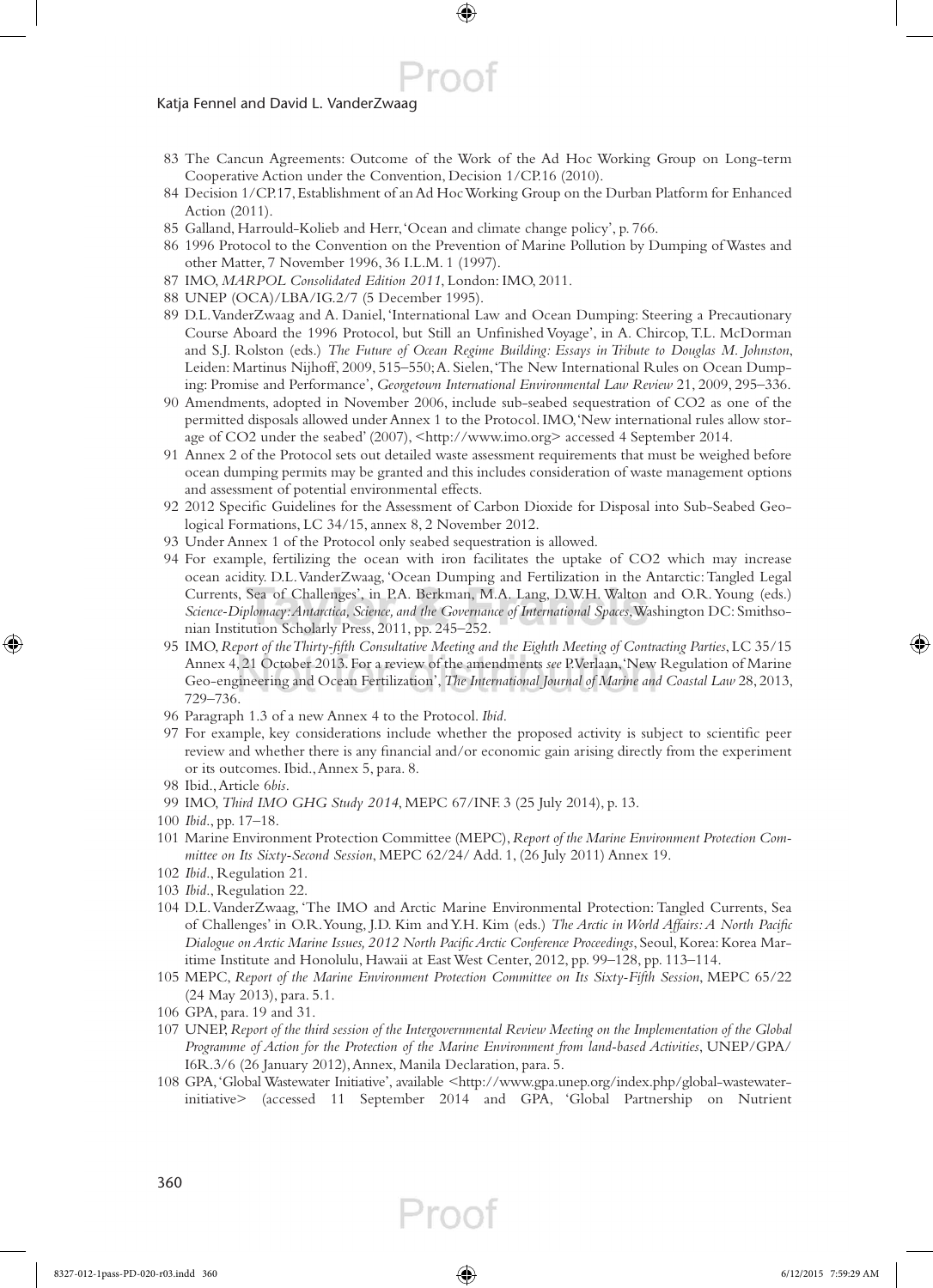Management', available <http://www.gpa.unep.org/index.php/global-partnership-on-nutrientmanagement> (accessed 11 September 2014.

109 D.L. VanderZwaag and A. Powers, 'The Protection of the Marine Environment from Land-Based Pollution and Activities: Gauging the Tides of Global and Regional Governance', *The International Journal of Marine and Coastal Law* 23, 2008, 423–452, 439–440.

- 111 For a further review of the Convention's roles, see Herr, Isensee and Turley, 'Ocean Acidification: Overview', pp. 9–10.
- 112 Secretariat of the CBD, *Scientific Synthesis of the Impacts of Ocean Acidification on Marine Biodiversity*, CBD Technical Services No. 46, Montreal, 2009.
- 113 Secretariat of the CBD, *An Undated Synthesis of the Impacts of Ocean Acidification on Marine Biodiversity*, CBD Technical Series No. 75, Montreal 2014.
- 114 COP 10 decision X/2, 'Strategic Plan for Biodiversity 2011–2020' (2010).
- 115 *Ibid*., Annex, para. 13.
- 116 *Ibid*.
- 117 *Ibid*.
- 118 COP 10 decision X/33, 'Biodiversity and Climate Change' (2010), para. 8(A).
- 119 Secretariat of the CBD, *Geoengineering in Relation to the Convention on Biological Diversity: Technical and Regulatory Matters*, CBD Technical Series No. 66, Montreal, 2010.
- 120 CBD Secretariat, *Interim Update of Information on the Potential Impacts of Climate Geoengineering on Biodiversity and the Regulatory Framework Relevant to the Convention on Biological Diversity*, UNEP/CBD/ SBSTTA/18/INF5 (22 May 2014).
- 121 COP decision IX/16 'Biodiversity and Climate Change', (2008) part C, para. 4.
- 122 COP 11 decision XI/20 'Climate related geoengineering', (2012) para. 8.
- 123 *Ibid*., para. 4.
- 124 A/RES/68/70, 'Oceans and the law of the sea' (adopted on 9 December 2013), para. 153.
- 125 *Ibid*., para. 156.
- 126 A/RES/68/71, 'Sustainable fisheries including through the 1995 Agreement for the Implementation of the Provisions of the United Nations Convention on the Law of the Sea of 10 December 1982 relating to the Conservation and Management of Straddling Fish Stocks and Highly Migratory Fish Stocks, and related Instruments' (adopted on 9 December 2013).
- 127 *Ibid*., para. 5.
- 128 *Ibid*., para. 157.
- 129 UNGA, *Report on the Work of the United Nations Open-ended Informal Consultative Process on Oceans and the Law of the Sea at its fourteenth meeting*, A/68/159 (17 July 2013).
- 130 *Ibid*., para. 15.
- 131 *Ibid*.

↔

- 132 *Ibid*., para. 16.
- 133 *Ibid*.
- 134 A/RES/66/288, 'The future we want' (adopted on 27 July 2012), para. 166.
- 135 Open Working Group on Sustainable Development Goals, *Outcome Document* (2014), goal # 14, available <http://www.sustianabledevelopment.un.org> (accessed 7 September 2014).
- 136 *Ibid*., target 14.3.
- 137 See González, 'An Alternative Approach for Addressing CO<sub>2</sub>-Driven Ocean Acidification' (suggesting an ocean acidification instrument under the UN Convention on the Law of the Sea) and R.E. Kim, "Is a New Multilateral Agreement on Ocean Acidification Necessary?', *Review of European Community & International Environmental Law* 21, 2012, 243–258.
- 138 Simons and Stephens, 'Addressing the other  $\mathrm{CO}_2$  Problem', p. 19.
- 139 Stephens, 'Ocean Acidification.'
- 140 Harould-Kolieb and Kerr, 'Ocean acidification and climate change', p. 383; Stephens, 'Warming Waters and Souring Seas.'
- 141 For a suggestion to establish an ocean acidification target based on the global mean saturation state of aragonite, a form of calcium carbonate that becomes more soluble as the acidity of seawater rises, see J. Rockström etal. 'A safe operating space for humanity', *Nature* 46, 24 September 2009, 472–475. A saturation state of 2.75 is proposed compared to a current status of 2.90 and a pre-industrial value of 3.44. *Ibid*., p. 473.

↔

-l.OO.

<sup>110</sup> *Ibid*., 438.